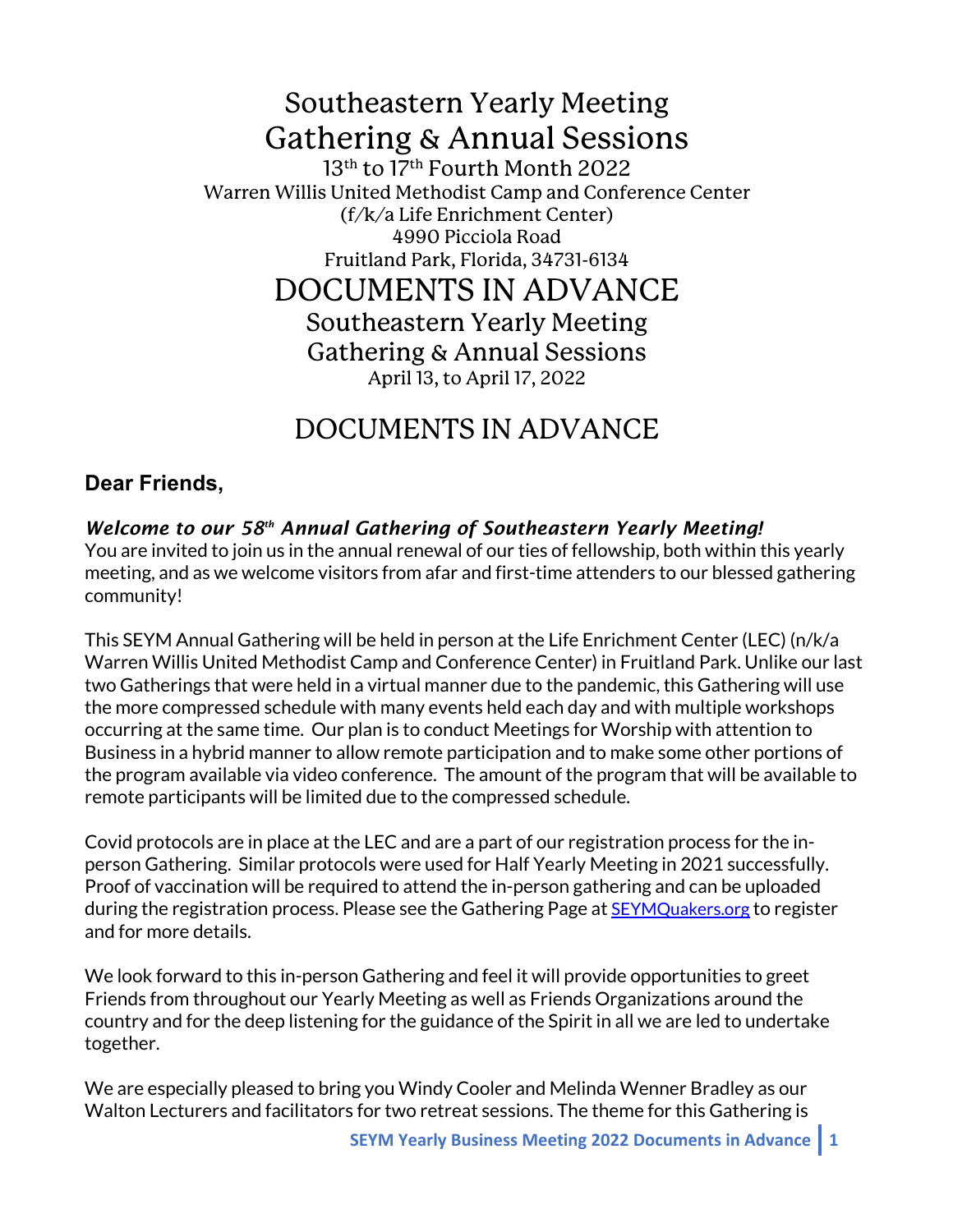"Welcome As You Are" where we will explore the many issues and questions that present themselves as we seek to become a more inclusive and welcoming faith community.

The order of business for these sessions will follow the form of out last In-person Gathering in 2019. My continued intent is to move the usual housekeeping matters along more efficiently to leave more time to share and explore how spirit moves among us in our Meetings and organizations.

Please attend to these and other documents in advance that are likely to be transmitted electronically prior to the gathering. Your attention to these documents will assist the clerk and the community to avoid long presentations on otherwise routine matters.

The success of our Gathering will always depend on your participation. Plenary 1 will again be an open meeting / worship group forum to discuss how spirit moves among us as we continue to recover from the long pandemic isolation and begin to gather again.

Again, welcome to our 58<sup>th</sup> Yearly Meeting Gathering. You are invited to have some fun, learn something new, and be renewed as we love each other in the Spirit.

*In Friendship*,

aa Eler

Bill Carlie, clerk, SEYM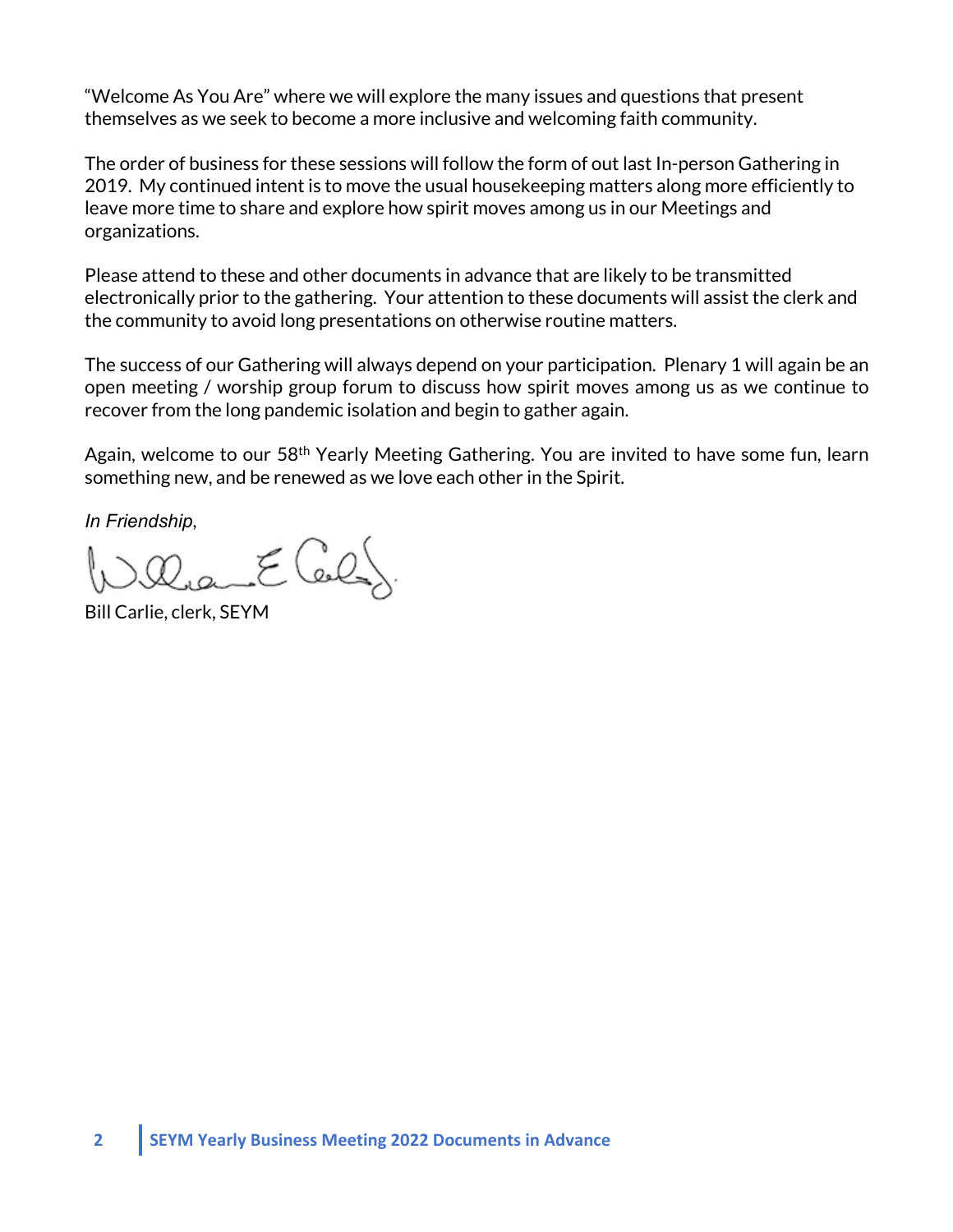# Southeastern Yearly Meeting Meeting for Worship with a Concern for Business 13<sup>th</sup> to 17<sup>th</sup> Fourth Month 2022 Agenda

We are not sent into this world to walk it in solitude. We are born to love as we are born to breathe and eat and drink. The babe is hardly separated from his mother's womb before he stretches out a tiny clasping hand and from that time forth he will constantly stretch out to touch the world that lies about him and the folk that dwell therein. The purpose of our growth in life is to bring us into unity with the universe into which we are born, to make us aware that we are not lonely individual meteors hurtling blindly through an abysmal dark, but living parts of a living whole.

Kenneth Boulding, William Penn Lecture, 1942

# Executive Committee Meeting –

13 Fourth Month 2022, 2:30 p.m. to 5:30 p.m.

# First Plenary Session – 14 Fourth Month 2022, 10:15 a.m. to 11:45 a.m.

Open, centering worship

A Reading from a Yearly Meeting Epistle, the Bible, and/or a Friend's writing Welcome

Open Forum Meetings and Worship Groups, our recovery, traditions and changes Open Worship

# Second Plenary Session – 14 Fourth Month 2022, 7:00 p.m. to 8:15 p.m.

| Agenda                                                                                      |  |
|---------------------------------------------------------------------------------------------|--|
| Centering Worship / Reading of inspirational quote                                          |  |
| <b>Calling of Epistle Committee</b>                                                         |  |
| Treasurer's Report                                                                          |  |
| Finance Committee, First reading of the SEYM budget                                         |  |
| Roll Call of Meetings and Worship Groups                                                    |  |
| Acceptance of EC and IBM Minutes, (please refer to documents in advance as clerk intends to |  |
| call for acceptance of these Minutes as published)                                          |  |
|                                                                                             |  |
|                                                                                             |  |
|                                                                                             |  |
| <b>Trustees Report</b>                                                                      |  |
| <b>Review of the Minutes</b>                                                                |  |
| <b>Closing Worship</b>                                                                      |  |

# Third Plenary Session – 15 Fourth Month 2022, 10:00 a.m. to 11:45 a.m. Open, centering worship.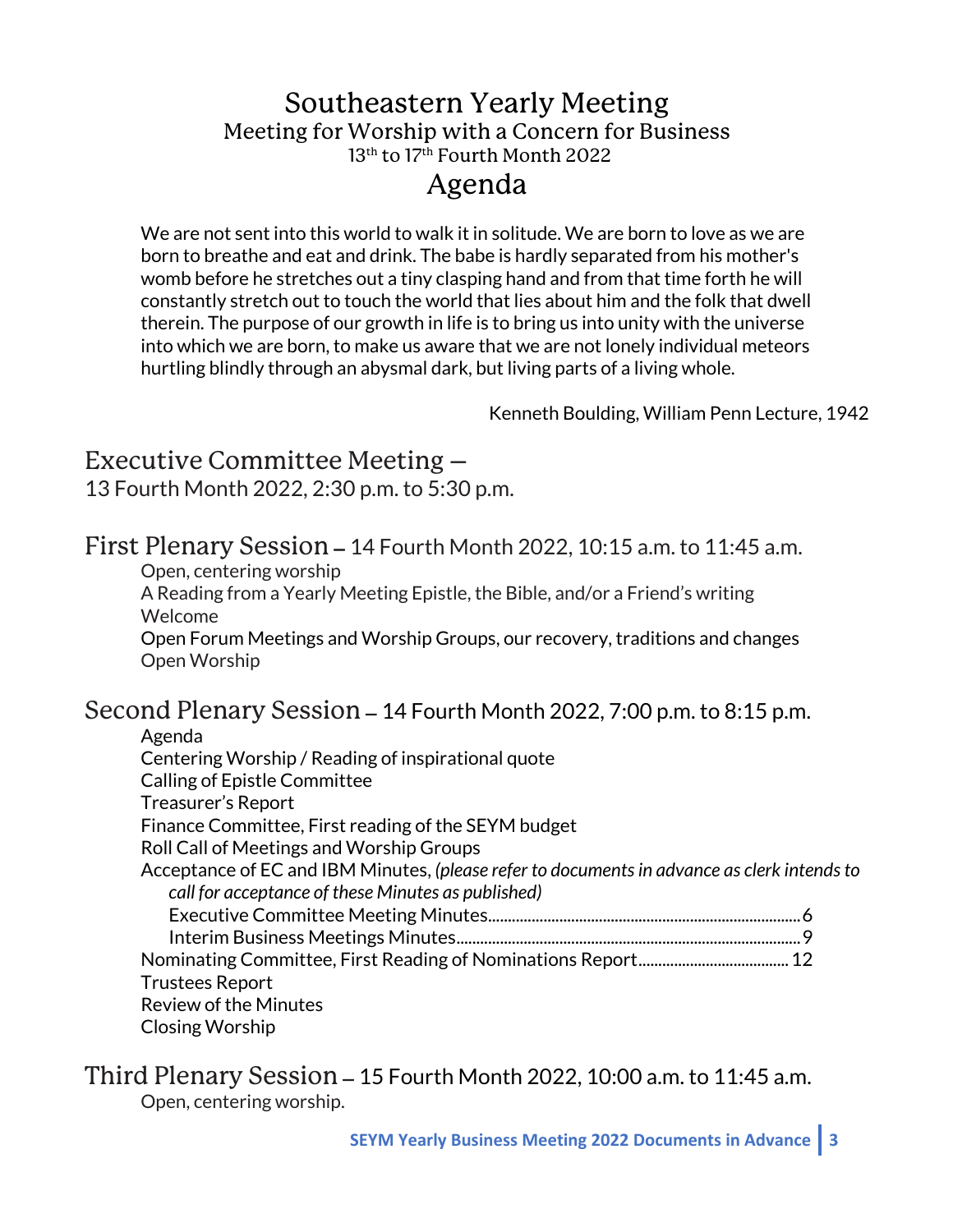| A Reading from a Yearly Meeting Epistle, the Bible, &/or a Friend's writing.<br>Welcome of Friends and Visitors not previously introduced. |  |
|--------------------------------------------------------------------------------------------------------------------------------------------|--|
|                                                                                                                                            |  |
|                                                                                                                                            |  |
|                                                                                                                                            |  |
| Worship and Ministry Committee Report                                                                                                      |  |
|                                                                                                                                            |  |
| <b>Review of Minutes</b>                                                                                                                   |  |
| <b>Closing Worship</b>                                                                                                                     |  |

# Fourth Plenary Session – 15 Fourth Month 2022, 4:15 p.m. to 5:30 p.m.

Opening Worship Welcome of Visitors Representatives to Organizations & Visitors from Organizations

- American Friends Service Committee (AFSC)
- Friends Committee on National Legislation (FCNL) see DIAs page 34
- Friends General Conference (FGC)
- Friends World Committee for Consultation (FWCC)
- Friends Peace Teams (FPT)
- Florida Council of Churches see DIAs page 32
- Friends for Lesbian, Gay, Bisexual, Transgender, & Queer Concerns (FLGBTQC)
- Palmetto Friends Gathering
- Quaker Earthcare Witness (QEW)
- Quaker House
- Quaker United Nations Office (QUNO)
- Observers to Organizations
- Friends United Meeting (FUM) General Board Observers
- Reading back the minutes
- Closing worship

# Fifth Plenary Session – 16 Fourth Month 2022, 4:15 p.m. to 5:30 p.m.

Open, centering worship.

A Reading from a Yearly Meeting Epistle, the Bible, &/or a Friend's writing. Welcome of Friends and Visitors not previously introduced.

Peace and Social Concerns Committee Report

Field Secretary for Earthcare Report ........................................................................................25 Publications Committee Report Archives Committee Report..........................................................................................................30 Earthcare Committee Report Review of Minutes

Closing Worship

# Sixth Plenary Session – 17 Fourth Month 2022, 9:00 a.m. to 10:00 a.m.

Open, centering worship.

A Reading from a Yearly Meeting Epistle, the Bible, &/or a Friend's writing.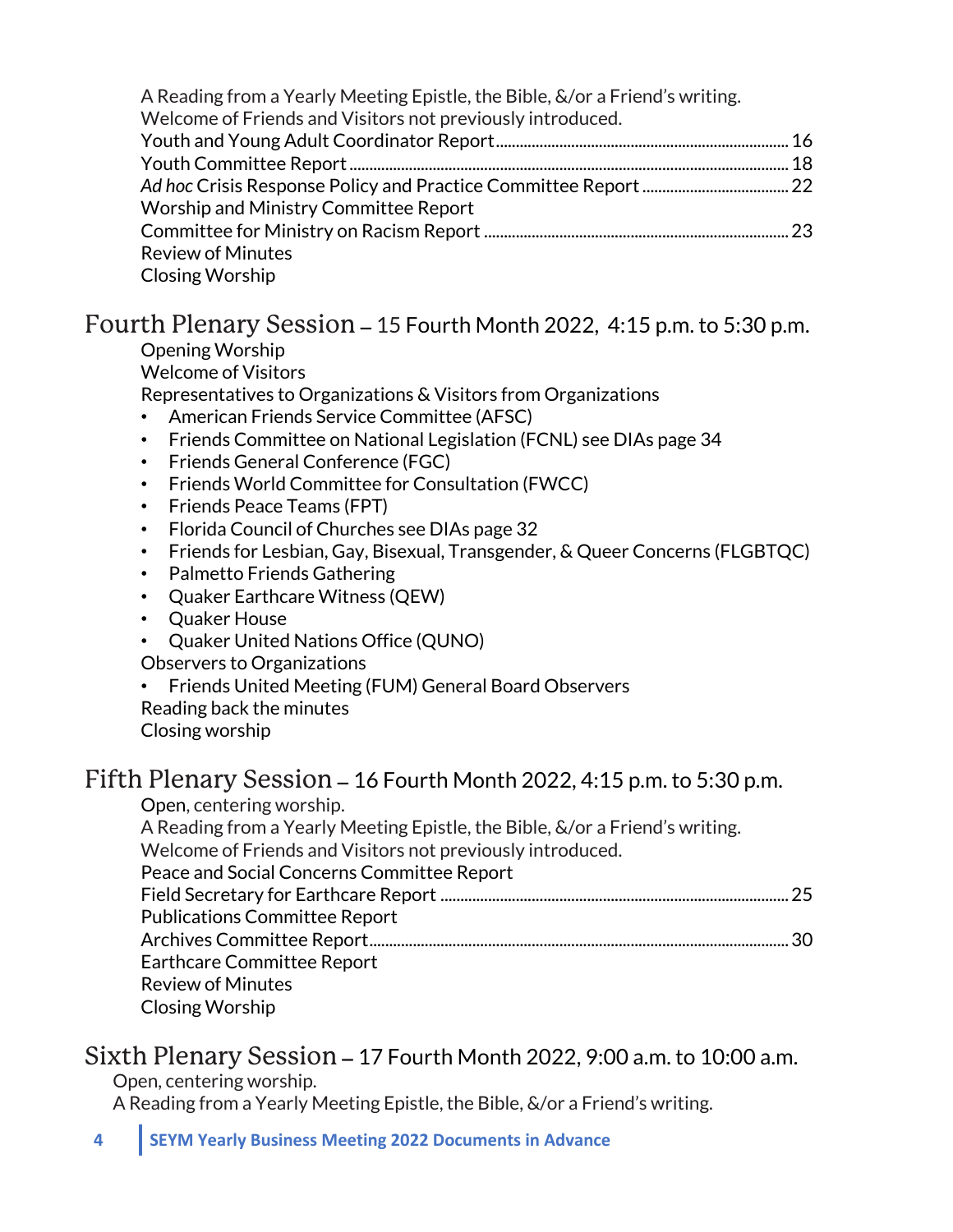| Welcome of Friends and Visitors not previously introduced. |  |
|------------------------------------------------------------|--|
|                                                            |  |
| Finance Committee Report (budget) final reading            |  |
| <b>Gathering Committee Report</b>                          |  |
| Epistle                                                    |  |
| <b>Review of Minutes</b>                                   |  |
| Closing Worship                                            |  |

# TO SEYM CLERKS, OFFICERS, and REPRESENTATIVES:

We are continuing our format for yearly meeting business sessions. Please remember that:

- **• ALL reports from SEYM Officers, Committee Clerks and Representatives need to be shared with SEYM Friends in written form.**
- **• If any report Is late please email the original report to the YM Secretary (**office@seym.org**) and the YM clerk (**ymclerk@seymquakers.org**) so it can be distributed electronically, screen shared as needed, and attached to the minutes of Yearly Meeting.**

Written reports are important, to inform SEYM Friends, to include in our minutes, and for our archived records. The DIA is created for that concern and is then posted on the website and emailed to all the meetings and worship groups of SEYM**.** This allows time for worship, as well as seasoning and discernment of any action minutes brought to SEYM. Please hold us in the Light as we continue this process.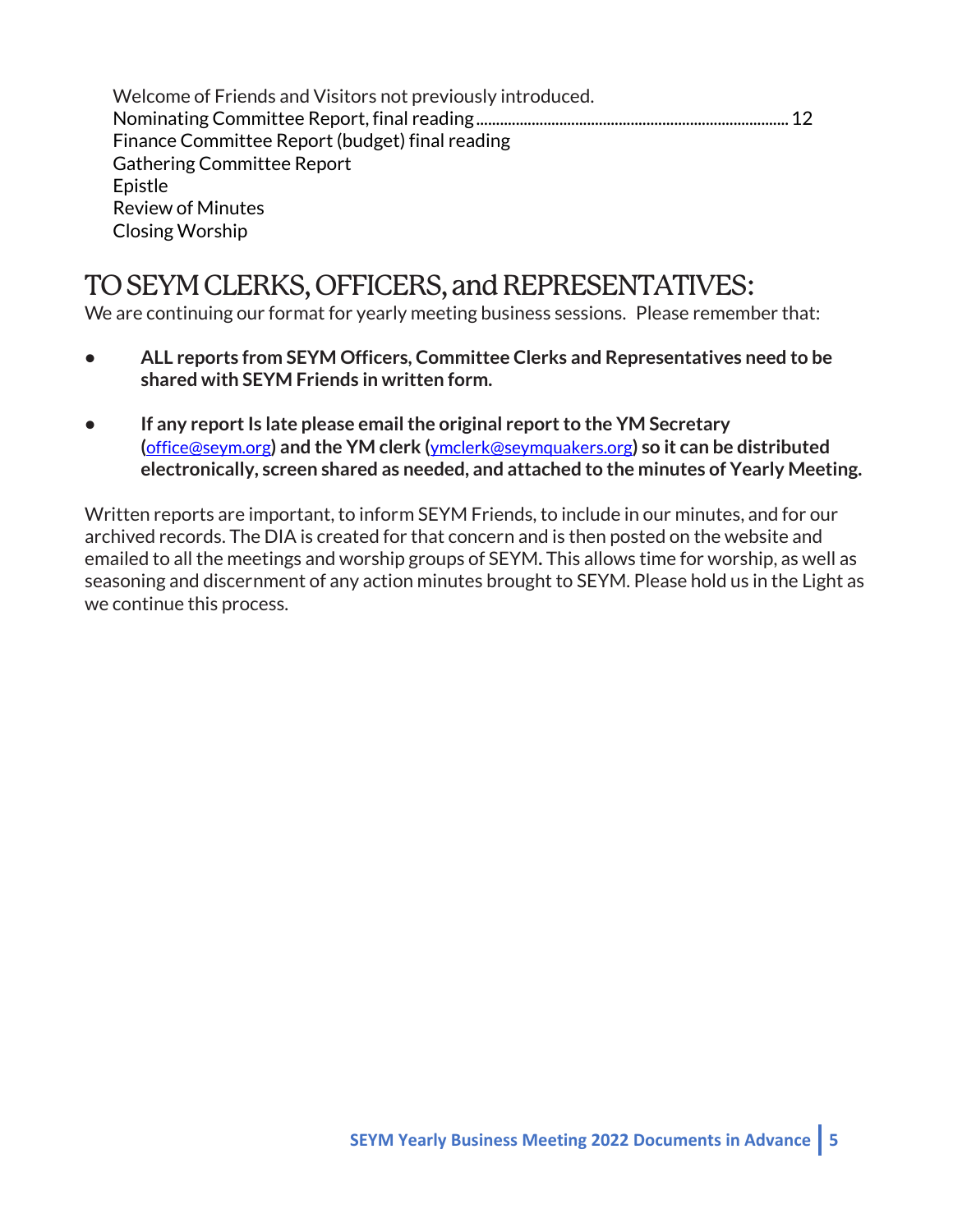# Executive Committee Meetings Numbered Minutes

# **Summer Executive Committee Meeting**

19 Sixth Month 2021

- **21SEC01** Friends direct the Treasurer to set up a fund for restricted donations for support and for internet access for international worship groups associated with SEYM. **APPROVED**
- **21SEC02** Executive Committee recommends to Fall Interim Business Meeting that SEYM make an immediate donation of \$500 to the restricted fund set up in minute 21SEC01, support for international worship groups. **APPROVED**
- **21SEC03** Executive Committee recommends that SEYM reapply to the State Department for a license to travel to Cuba with aid and ministry. **APPROVED**
- **21SEC04** Executive Committee accepts the report prepared by Phoebe Andersen about the history of the apportionment process. EC recommends that the report be sent to all monthly meeting clerks/treasurers/finance clerks as well as worship group contacts with a request for feedback not later than Winter Interim Business Meeting. EC asks Peter Schmidt to summarize the history and minutes to date. An *ad hoc* committee will then consolidate the feedback and history and suggest a codified, transparent, fair system for funding the yearly meeting. **APPROVED**
- **21SEC05** Executive Committee concurs with the Earthcare Committee in its response to the urgency of the Climate Crisis. The committee unites to establish a challenge grant to raise funds for the Field Secretary for Earthcare position with an initial fundraising goal of \$10,000. **APPROVED**
- **21SEC06** In order that applications for SEYM Youth Workers may be processed in the absence of a CAPP Coordinator, until a new Coordinator is appointed:
	- a. The registrations of SEYM Youth Workers that are expiring in 2022 shall be extended until the end of the 2022 YM Gathering.
	- b. The Youth Committee Clerk (or a Youth Committee member) and the Youth & Young Adult Coordinator may schedule and oversee training sessions for new and returning applicants. Training sessions may be conducted online.
	- c. The Administrative Secretary may solicit, accept and process applications in advance of scheduled trainings.

# **APPROVED**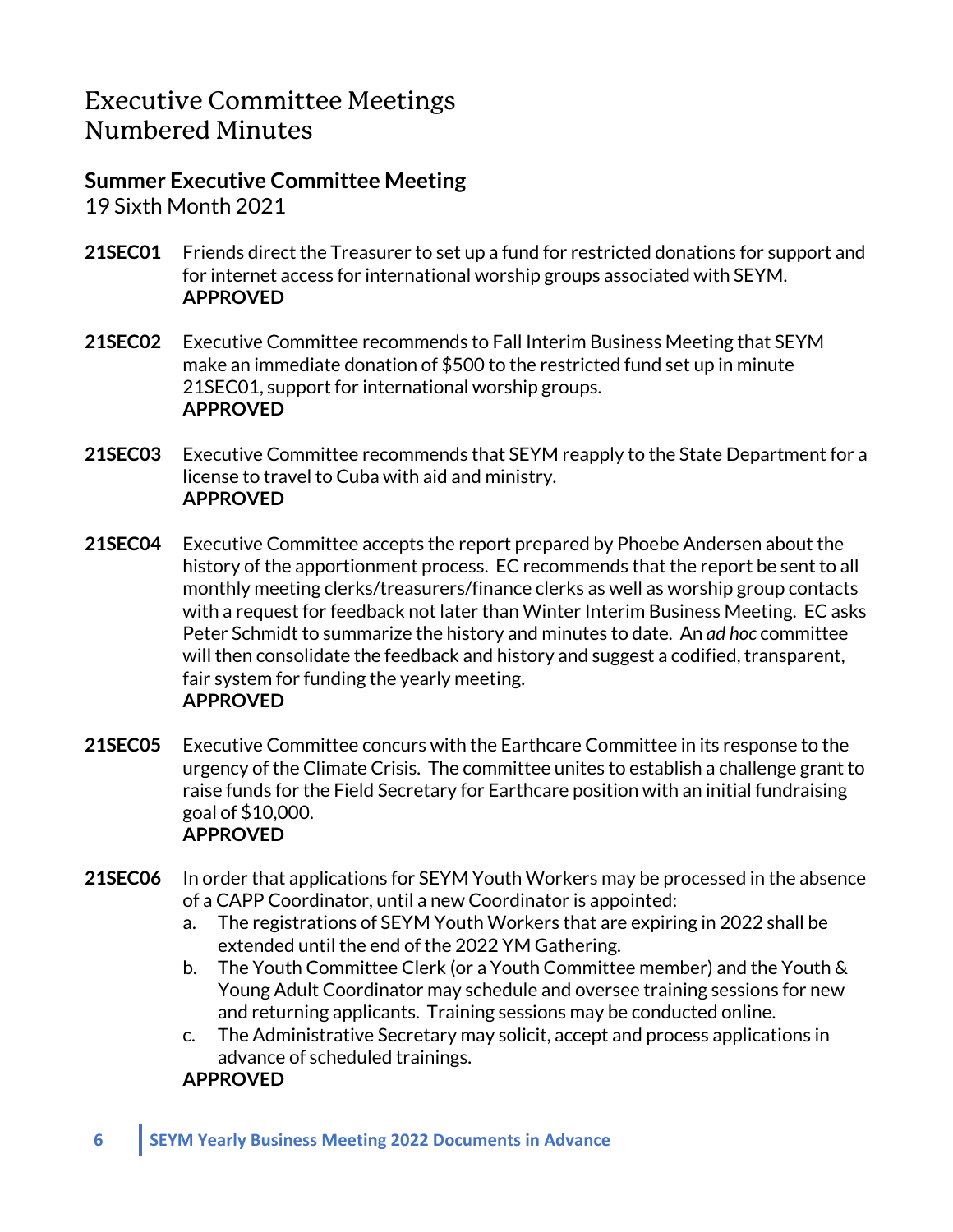**21SEC07** Executive Committee mourns the death of Jacksonville Friend Al Gieger. While saddened, Friends expressed appreciation for all the gifts Al shared with SEYM through the years. **APPROVED.**

# **Fall Executive Committee Meeting**

1 Tenth Month 2021

- **21FEC01** Executive Committee approves that the 2022 Winter Interim Business Meeting and the Michener Lecture will be held virtually. We will consider whether future Executive Committee and Interim Business Meetings will be in person at a later date. **APPROVED**
- **21FEC02** Executive Committee approves the COVID 19 Relief Fund grant of \$1500 to Tampa Friends Meeting. **APPROVED**
- **21FEC03** Executive Committee will create an ad hoc committee to facilitate providing funds and material aid to international Friends groups affiliated with SEYM. **APPROVED**
- **21FEC04** Executive Committee lays down the ad hoc Crisis Response Committee, with gratitude for its spirit led work; and particularly for the dedication of Kody Hersh as clerk. **APPROVED**

# **Winter Executive Committee Meeting 2022**

14 First Month 2022

- 22WEC01 Gathering Committee will contact WWUMCCC to determine what type of equipment they may have to facilitate a hybrid meeting. The Executive Committee will hold a called meeting on February  $25<sup>th</sup>$  or  $26<sup>th</sup>$  to determine whether YM Gathering will proceed in-person, hybrid, or video teleconference only.
- 22WEC02 The Naming Committee and SEYM is grateful to the Nominating Committee members for extending their terms.
- 22WEC03 Upon recommendation of the Nominating Committee, Steven Riddle (Orlando Monthly Meeting) is appointed to the Publications Committee for a term from January 2022 to April 2025.
- 22WEC04 Upon recommendation of the Nominating Committee, Kasper Ronning (Orlando Monthly Meeting) is appointed to the Yearly Meeting Gathering Committee for a term from January 2022 to April 2025.
- 22WEC05 The funds held in the Triennial Travel Fund will be available to assist with travel and registration costs for SEYM representatives to FWCC events. These funds may also be used to assist with travel and registration costs for SEYM observer(s) to FUM board meetings or FUM or other Friends international gatherings if observers or representatives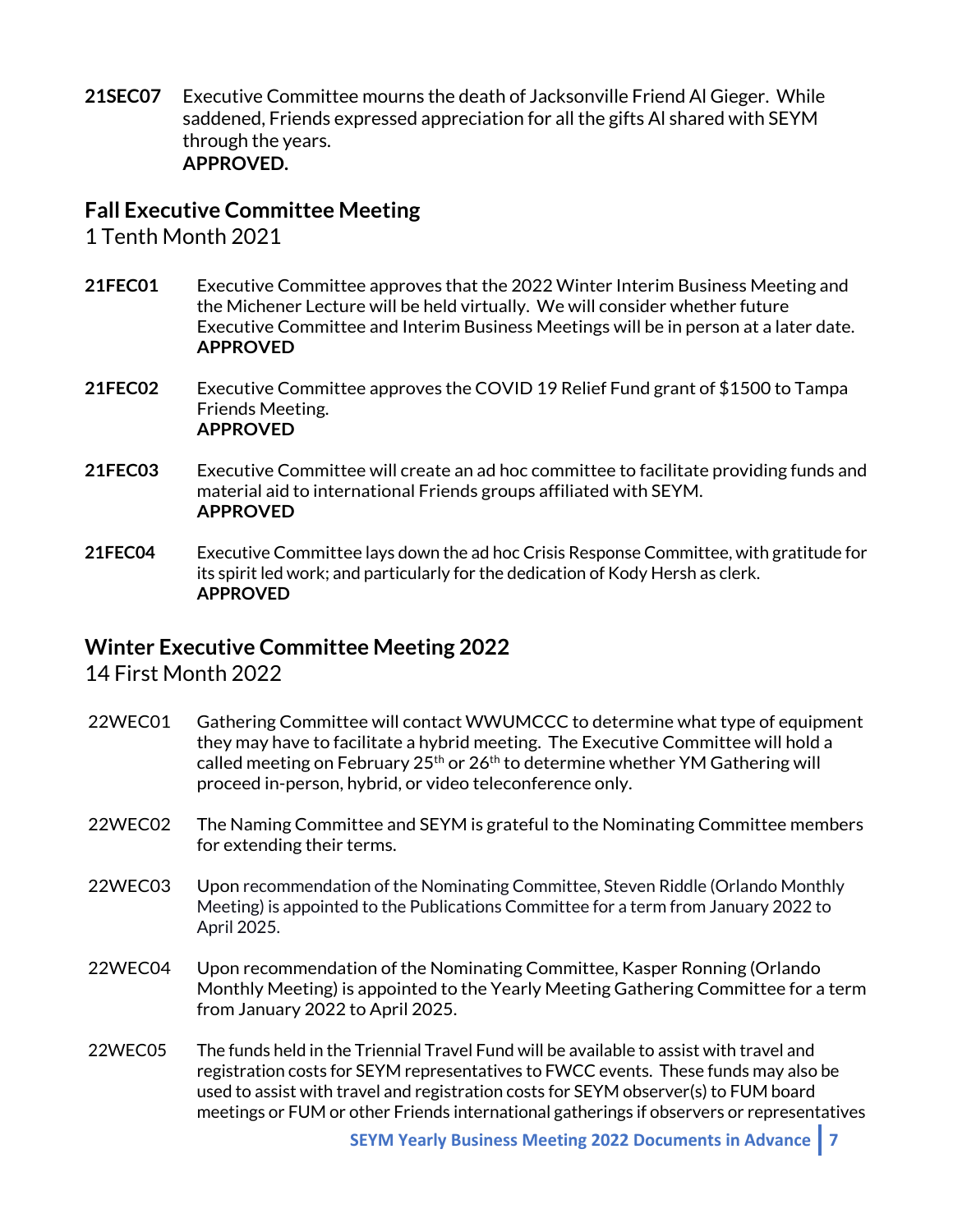are approved by SEYM. Discernment of the right order and amount of travel assistance from the fund will be by the SEYM Assistant Clerk.

- 22WEC06 SEYM WIBM changes the name of the Triennial Travel Fund to Quaker International Meeting Travel Fund to more accurately describe the funds uses.
- 22WEC07 SEYM WIBM recognizes that the Quaker International Meeting Travel Fund is adequately funded and commencing with the Fiscal Year 2021-2022 ceases to transfer unused Representative Travel Funds to the Quaker International Meeting Travel Fund at the end of the fiscal year.
- 22WEC08 Kody Hersh, Bill Carlie, Cheryl Demers-Holton, and Laura McGuire are approved as members of the *ad hoc* Crisis Response Policy and Practice Committee. The Executive Committee has approved the expenditure of up to \$1000 until the end of the fiscal year, May 31, 2022, such expenditures to be approved by the EC/IBM Clerk or the Assistant Clerk.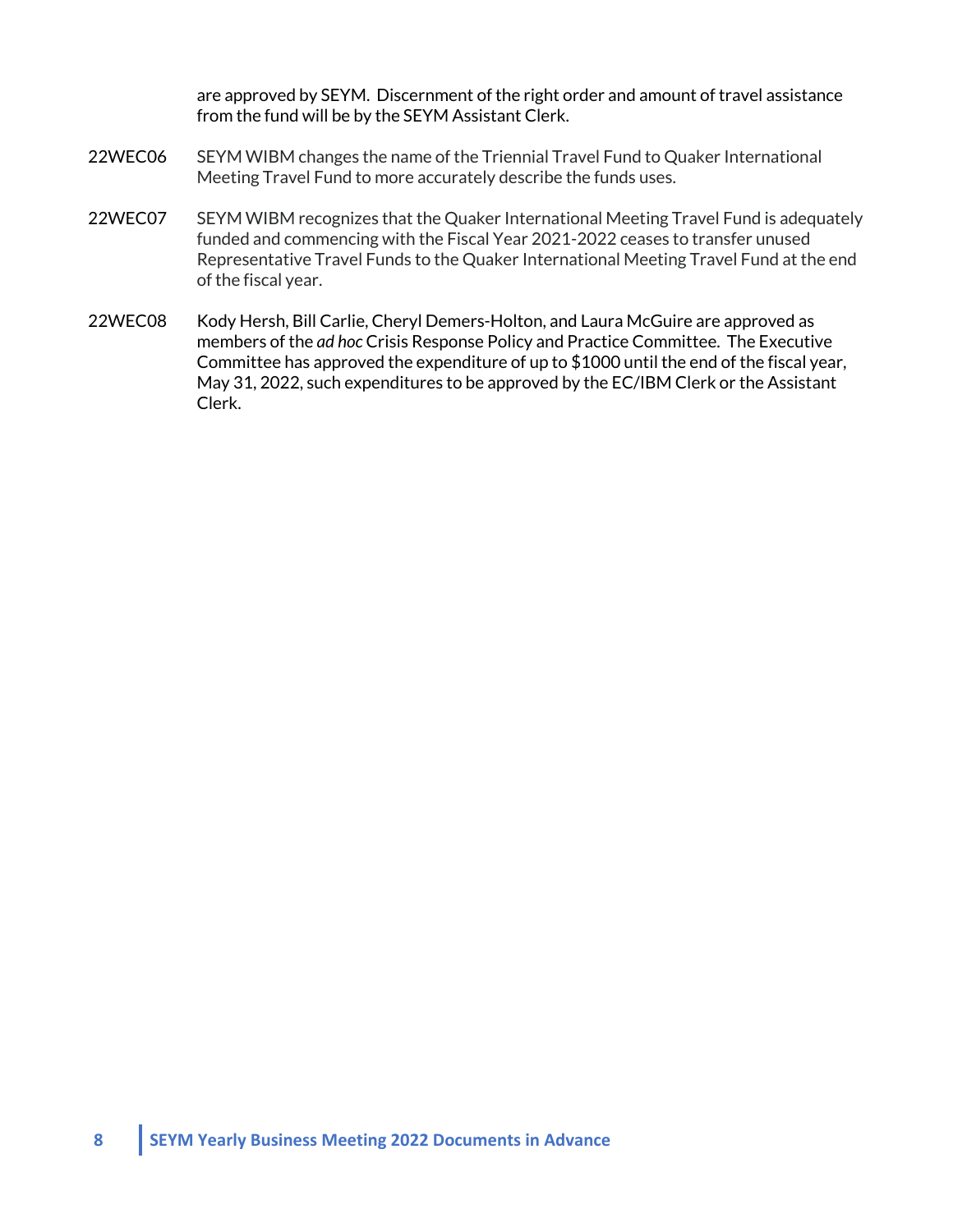# **Fall Interim Business Meeting 2021**

2 Tenth Month 2021

- **21FIBM01** Fall Interim Business Meeting approves Nominating Committee's recommendation of Brad Stocker to the Committee for Ministry on Racism for a term to end in 2024. **APPROVED**
- **21FIBM02** Fall Interim Business Meeting approves creating an ad hoc committee to address needs of Friends in worship groups outside the US affiliated with SEYM. Johannes Werner & Mercedes Soca, along with other Friends for the committee will be appointed by the Executive Committee clerk. Further, FIBM authorizes SEYM to transfer \$500 from the contingency fund to the restricted fund for this work created by minute 21SEC01. **APPROVED**
- **21FIBM03** Friends accept Phoebe Andersen, Dianna Langan, Chris Laning, and Caroline Lanker joining Dan Vaughen on the *ad hoc* committee on a Quaker Retirement Community. **APPROVED**
- **21FIBM04** Fall Interim Business Meeting agrees to implement all the recommendations in the ad hoc Crisis Response Committee's report. The EC clerk, in consultation with the youth committee clerk, the CAPP coordinator, the YM secretary, and others as appropriate will report at WIBM on next steps. **APPROVED**
- **21FIBM05** Fall Interim Business Meeting unites with the Committee for Ministry on Racism in supporting the bipartisan Truth and Healing Commission on Indian Boarding School Policies in the United States Act that was re-introduced to Congress on September 30, 2021, the National Day of Remembrance for U.S. Indian Boarding Schools.

The Act "would establish a Truth and Healing Commission on Indian Boarding School Policies. This Commission would formally investigate the past wrongs of the federal government's attempts to terminate the cultures, religions, and languages of Native communities and respond to the ongoing historical and intergenerational trauma devastating tribal communities today," according to Senator Elizabeth Warren, D- Mass. who joined Senator Edward J. Markey, D- Mass, Congresswoman Sharice Davids, D-Kans. and Congressman Tom Cole, R- Okla. in introducing the bill. This would be the first commission of this kind ever established.

Quakers were among the strongest supporters of the federal policy calling for this forced assimilation and operated some 30 Indian schools. The children were taught to reject their Native languages, cultures, and spiritual practices and adopt Euro-American culture.

We urge Congress to establish a Truth and Healing Commission on U.S. Indian Boarding School Policies.

Southeastern Yearly Meeting urges all Friends to support this bill. **APPROVED**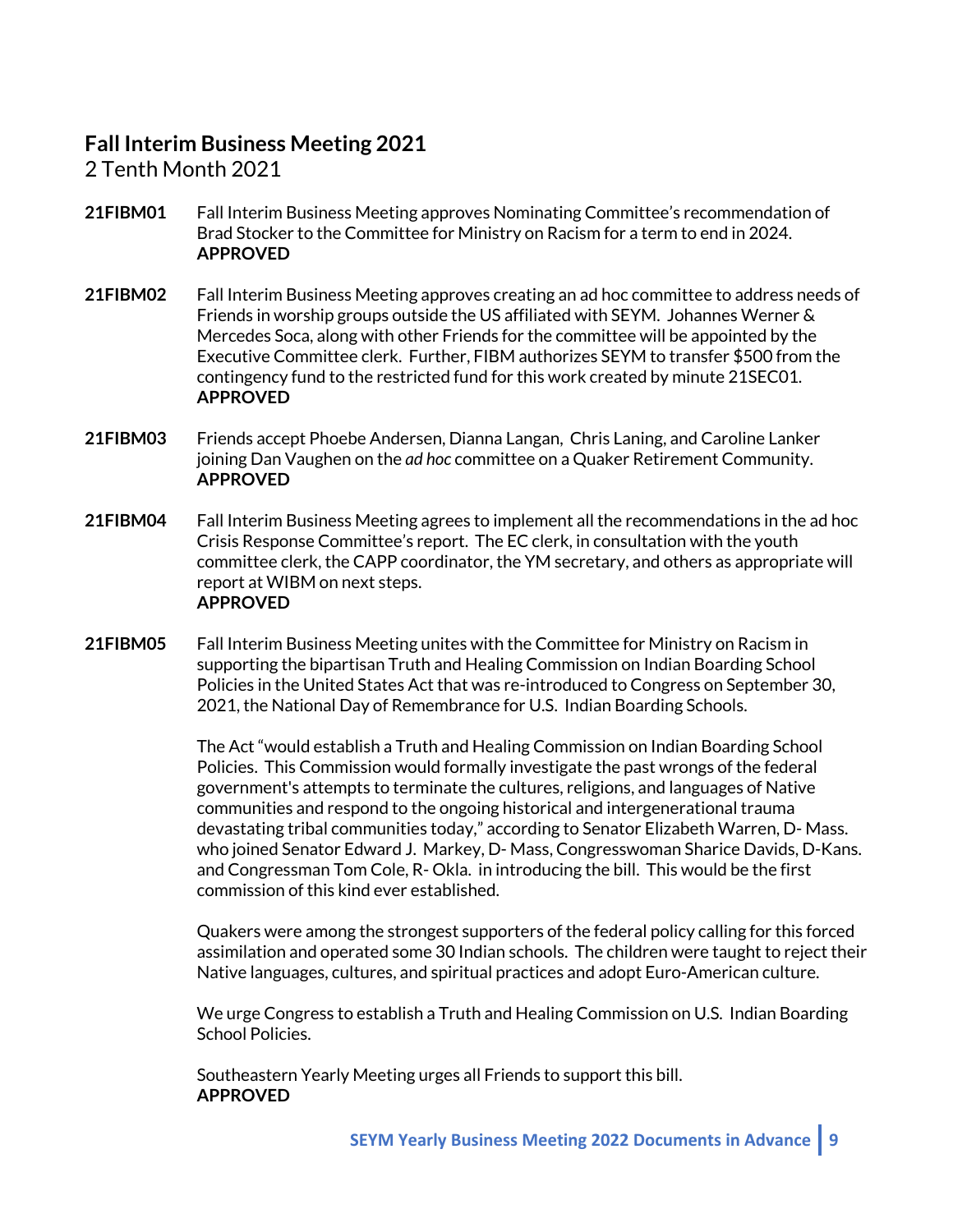**21FIBM06** Fall Interim Business Meeting agrees to designate a day of fasting and prayer, with the intention of healing individual ills and social conflicts and seeking our way forward. SEYM will petition other yearly meetings, Friends' agencies, and groups like the Poor Peoples' Campaign to unite on an upsurge into a worldwide focus on how we are ruining Planet A and inflicting grievous harm on each other, then resolve to turn about-face and march together toward freedom and peace. **APPROVED**

# **Winter Executive Committee Meeting 2022**

14 First Month 2022

- 22WEC01 Gathering Committee will contact WWUMCCC to determine what type of equipment they may have to facilitate a hybrid meeting. The Executive Committee will hold a called meeting on February  $25<sup>th</sup>$  or  $26<sup>th</sup>$  to determine whether YM Gathering will proceed in-person, hybrid, or video teleconference only. **APPROVED**
- 22WEC02 The Naming Committee and SEYM is grateful to the Nominating Committee members for extending their terms. **APPROVED**
- 22WEC03 Upon recommendation of the Nominating Committee, Steven Riddle (Orlando Monthly Meeting) is appointed to the Publications Committee for a term from January 2022 to April 2025. **APPROVED**
- 22WEC04 Upon recommendation of the Nominating Committee, Kasper Ronning (Orlando Monthly Meeting) is appointed to the Yearly Meeting Gathering Committee for a term from January 2022 to April 2025. **APPROVED**
- 22WEC05 The funds held in the Triennial Travel Fund will be available to assist with travel and registration costs for SEYM representatives to FWCC events. These funds may also be used to assist with travel and registration costs for SEYM observer(s) to FUM board meetings or FUM or other Friends international gatherings if observers or representatives are approved by SEYM. Discernment of the right order and amount of travel assistance from the fund will be by the SEYM Assistant Clerk. **APPROVED**
- 22WEC06 SEYM WIBM changes the name of the Triennial Travel Fund to Quaker International Meeting Travel Fund to more accurately describe the funds uses. **APPROVED**
- 22WEC07 SEYM WIBM recognizes that the Quaker International Meeting Travel Fund is adequately funded and commencing with the Fiscal Year 2021-2022 ceases to transfer unused Representative Travel Funds to the Quaker International Meeting Travel Fund at the end of the fiscal year. **APPROVED**

**10 SEYM Yearly Business Meeting 2022 Documents in Advance**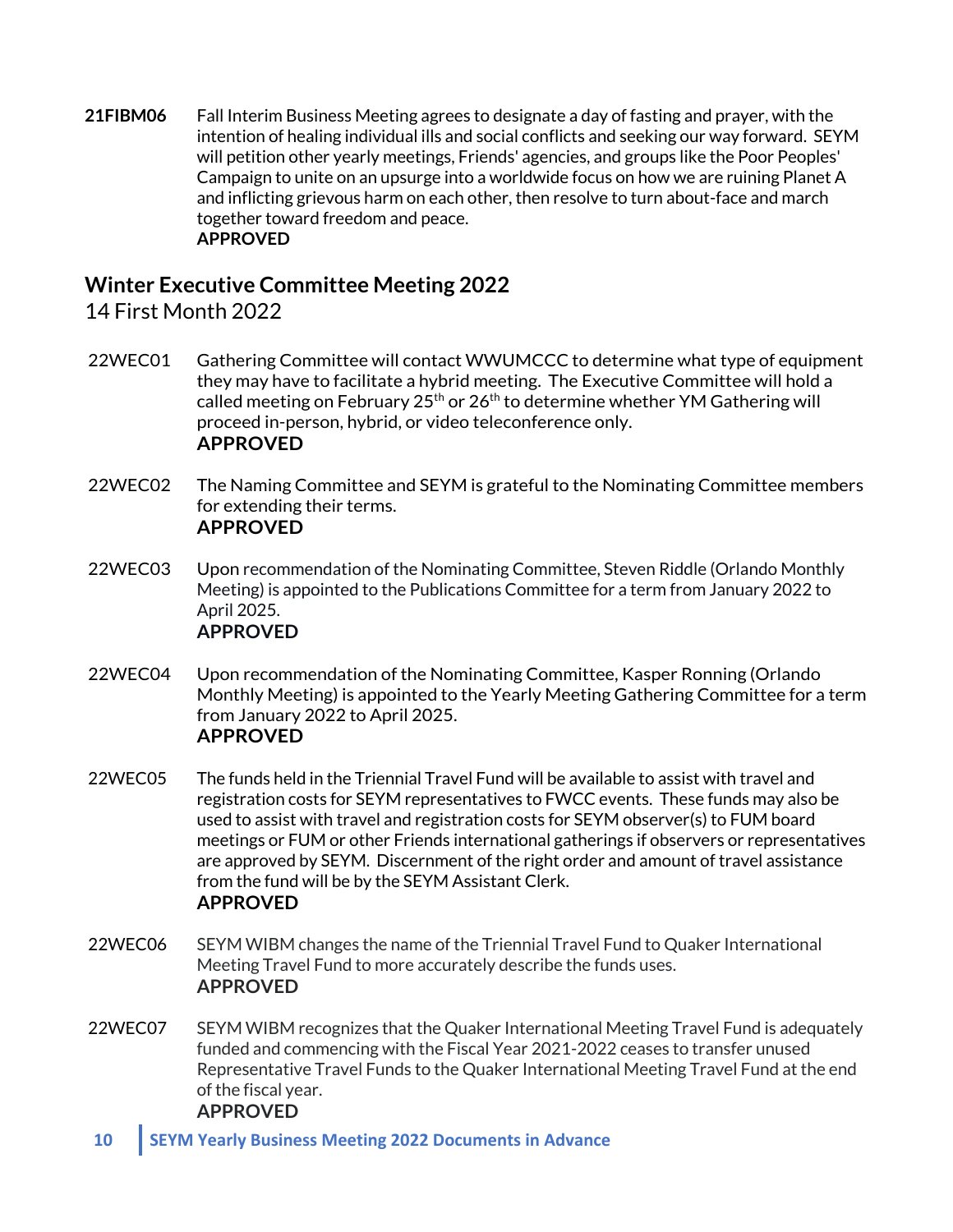22WEC08 Kody Hersh, Bill Carlie, Cheryl Demers-Holton, and Laura McGuire are approved as members of the *ad hoc* Crisis Response Policy and Practice Committee. The Executive Committee has approved the expenditure of up to \$1000 until the end of the fiscal year, May 31, 2022, such expenditures to be approved by the EC/IBM Clerk or the Assistant Clerk.

# **APPROVED**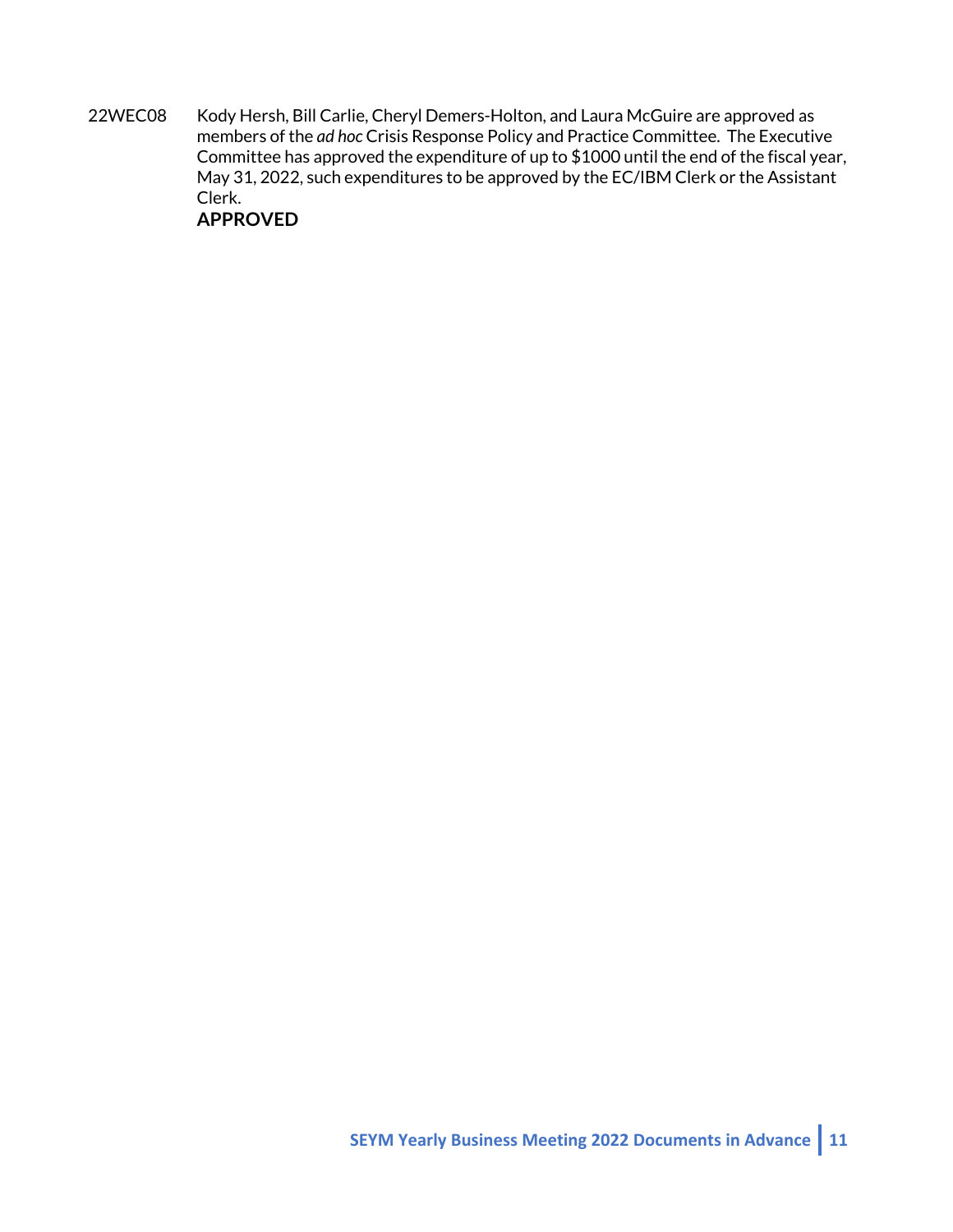# Nominating Committee Report

Southeastern Yearly Meeting 2022 Gathering 13 to 17 Fourth Month 2022

THE SEYM Nominating Committee members are Ed Lesnick (Clerk), Beverly Ward, Shawna Doran, and Brian Olson.

Directed in the Spirit, the committee has several charges:

(1) identify Friends who have gifts and a leading to serve in important positions, which are central to the success of SEYM and its programs.

(2) Contact members whose terms are expiring about continuing to share their gifts as a committee member, officer, or representative.

(3) Identify and encourage more members to partake in the operation of SEYM. We continually address these needs.

*We encourage Friends who see gifts in others to recommend them to the Nominating Committee. We request all Southeastern Friends to consider a commitment to SEYM and encourage Friends to become active and spiritually enriched by serving others in Southeastern Yearly Meeting at your monthly meeting or worship group.* 

There are committee memberships and representatives' terms CURRENTLY unfilled and under discernment. We welcome new contributors and continue in service to the Yearly Meeting.

Current needs include:

# 1. *Yearly Meeting Recording Clerk*

Record the minutes of YBM annual, plenary sessions. Friends have traditionally kept careful records of all business, in keeping with the Friends testimonies of Truth and Integrity. The recording clerk is charged with carrying on this practice.

# 2. *Youth Committee*

The purpose of the Youth Committee is to plan, supervise, and facilitate youth activities in Southeastern Yearly Meeting.

3. *Representative to Friends General Conference (FGC) Central Committee*. Two additional members are needed.

The member participates in the annual Central Committee weekend meeting held near Baltimore and relates news and information from Friends General Conference to SEYM.

The FGC Central Committee (about 180 appointees) is the governing body of FGC. Representatives to the FGC Central Committee enter a working relationship across yearly meeting lines. They can address Friends' current and emerging issues and concerns within the monthly meetings of SEYM.

# 4. *Friends Peace Team Representative*

The Friends Peace Teams Representative acts as a liaison between Friends Peace Teams and the SEYM.

Complete descriptions are at SEYM.org > Organization > Handbooks . . . > SEYM Operational Handbook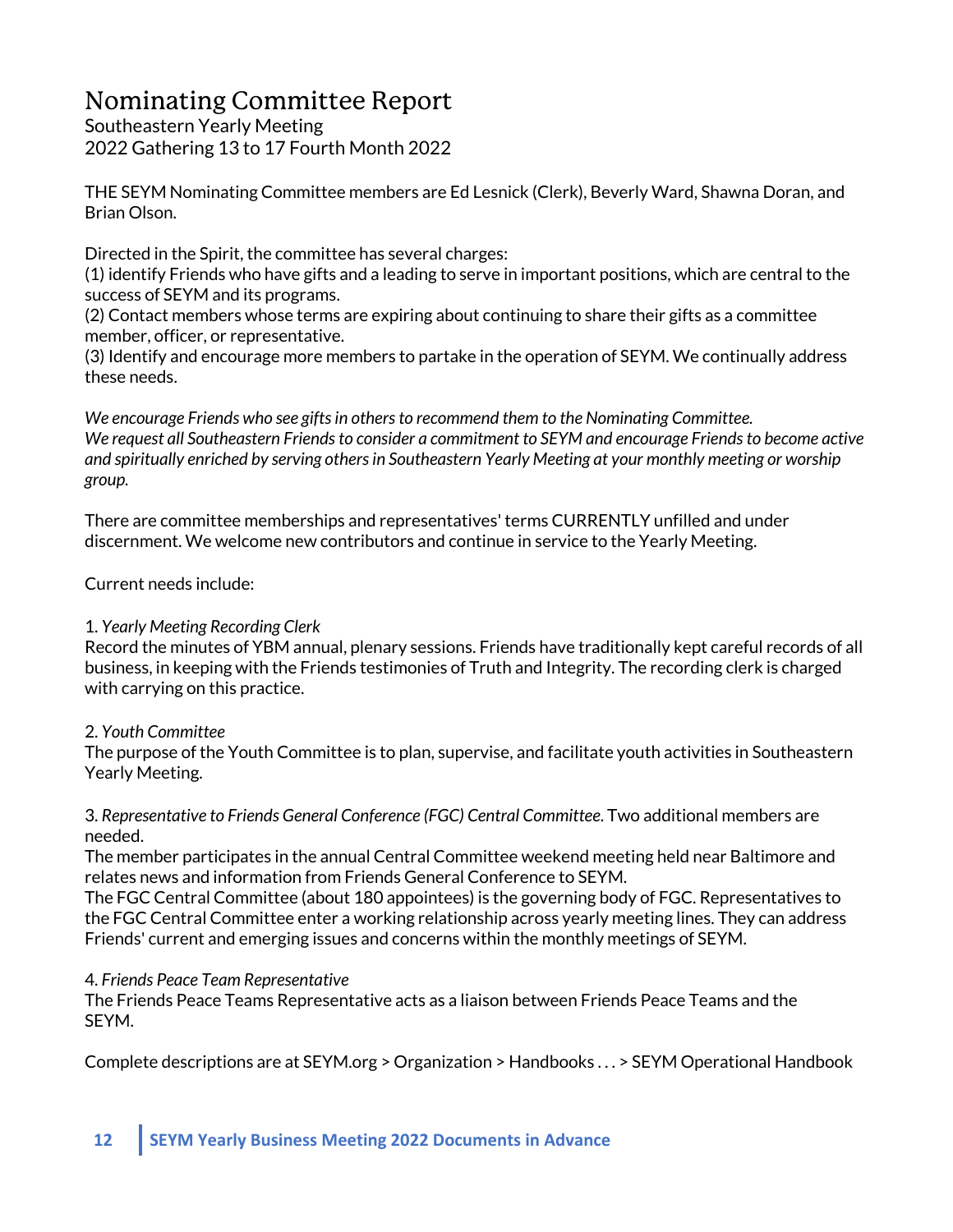# Preliminary Nominating Committee Report SEYM Officers, Committees, Representatives, & Appointees

| <b>OFFICERS</b>                                          |                                            |  |
|----------------------------------------------------------|--------------------------------------------|--|
|                                                          |                                            |  |
| Interim Business Meeting (IBM)                           |                                            |  |
|                                                          |                                            |  |
|                                                          |                                            |  |
|                                                          |                                            |  |
|                                                          |                                            |  |
|                                                          |                                            |  |
|                                                          |                                            |  |
|                                                          |                                            |  |
|                                                          |                                            |  |
| <b>TRUSTEES</b>                                          |                                            |  |
|                                                          |                                            |  |
|                                                          |                                            |  |
|                                                          |                                            |  |
|                                                          |                                            |  |
|                                                          |                                            |  |
| <b>COMMITTEES</b>                                        |                                            |  |
| <b>Archives</b>                                          |                                            |  |
|                                                          |                                            |  |
|                                                          |                                            |  |
| <b>Earthcare</b>                                         |                                            |  |
|                                                          |                                            |  |
|                                                          |                                            |  |
|                                                          |                                            |  |
|                                                          |                                            |  |
|                                                          |                                            |  |
|                                                          |                                            |  |
|                                                          |                                            |  |
| <b>Faith &amp; Practice</b><br>(Committee on sabbatical) |                                            |  |
| <b>Facebook Page</b>                                     |                                            |  |
| <b>Finance</b>                                           |                                            |  |
|                                                          |                                            |  |
|                                                          |                                            |  |
|                                                          |                                            |  |
|                                                          | Asst. YM Clerk (ex officio)                |  |
|                                                          | SEYM Treasurer (ex officio)                |  |
|                                                          | Clerk of Trustees (ex officio)             |  |
|                                                          | SEYM Administrative Secretary (ex officio) |  |
| <b>Half-Yearly Meeting</b>                               |                                            |  |
|                                                          |                                            |  |
|                                                          |                                            |  |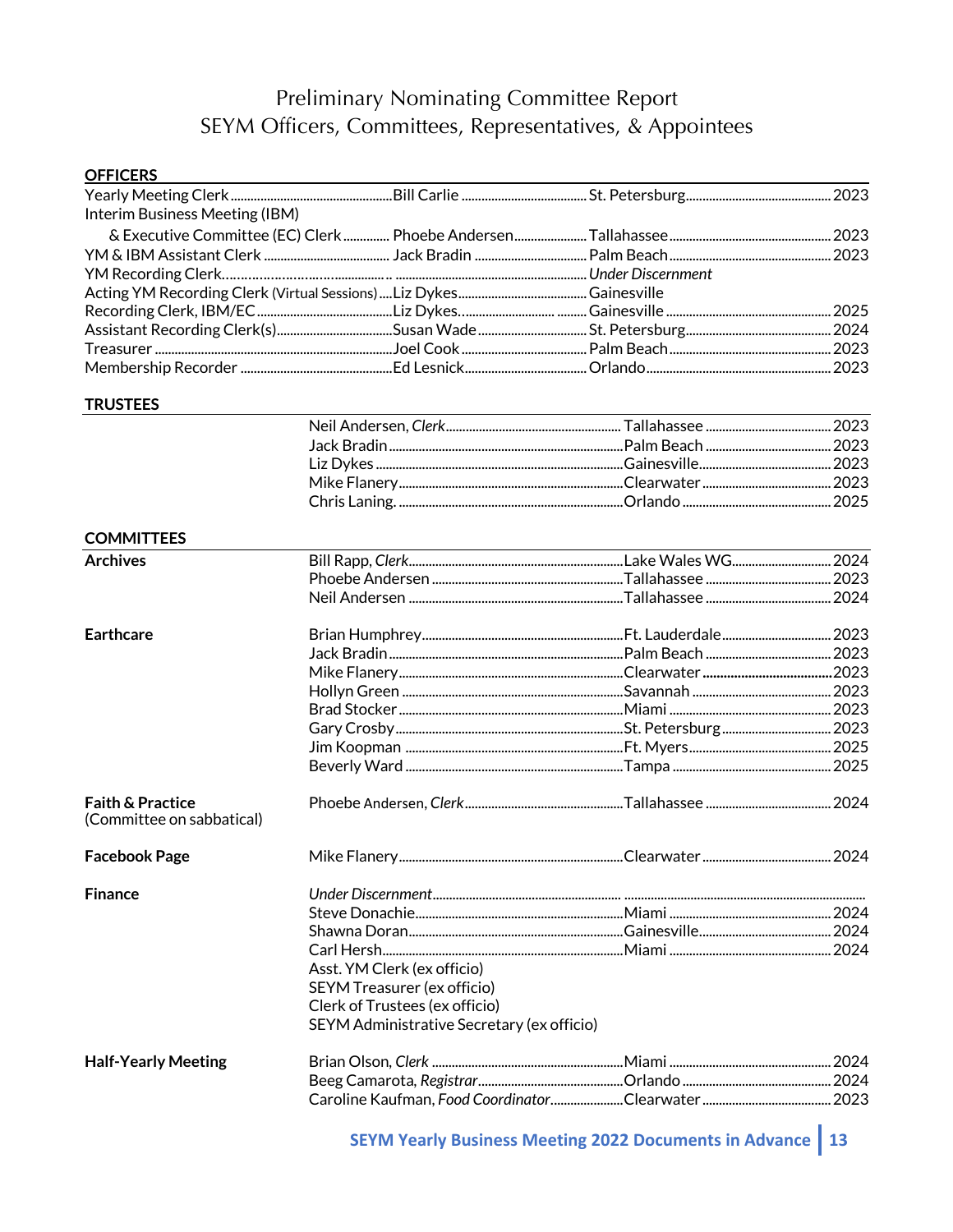| <b>Ministry on Racism</b>     |  |  |
|-------------------------------|--|--|
|                               |  |  |
|                               |  |  |
|                               |  |  |
|                               |  |  |
|                               |  |  |
|                               |  |  |
|                               |  |  |
|                               |  |  |
|                               |  |  |
|                               |  |  |
| Peace &                       |  |  |
| <b>Social Concerns</b>        |  |  |
|                               |  |  |
|                               |  |  |
|                               |  |  |
|                               |  |  |
|                               |  |  |
|                               |  |  |
|                               |  |  |
| <b>Publications</b>           |  |  |
|                               |  |  |
|                               |  |  |
| <b>Worship &amp; Ministry</b> |  |  |
|                               |  |  |
|                               |  |  |
|                               |  |  |
|                               |  |  |
|                               |  |  |
|                               |  |  |
|                               |  |  |
| <b>YM Gathering</b>           |  |  |
|                               |  |  |
|                               |  |  |
|                               |  |  |
|                               |  |  |
| <b>Youth Committee</b>        |  |  |
|                               |  |  |
|                               |  |  |
|                               |  |  |

#### REPRESENTATIVES TO ORGANIZATIONS

| American Friends Service Committee Corporation, - AFSC/Philadelphia |  |
|---------------------------------------------------------------------|--|
|                                                                     |  |
|                                                                     |  |
| $\mathbf{r}$ . The state of the state of $\mathbf{r}$               |  |

#### Friends Committee on National Legislation - FCNL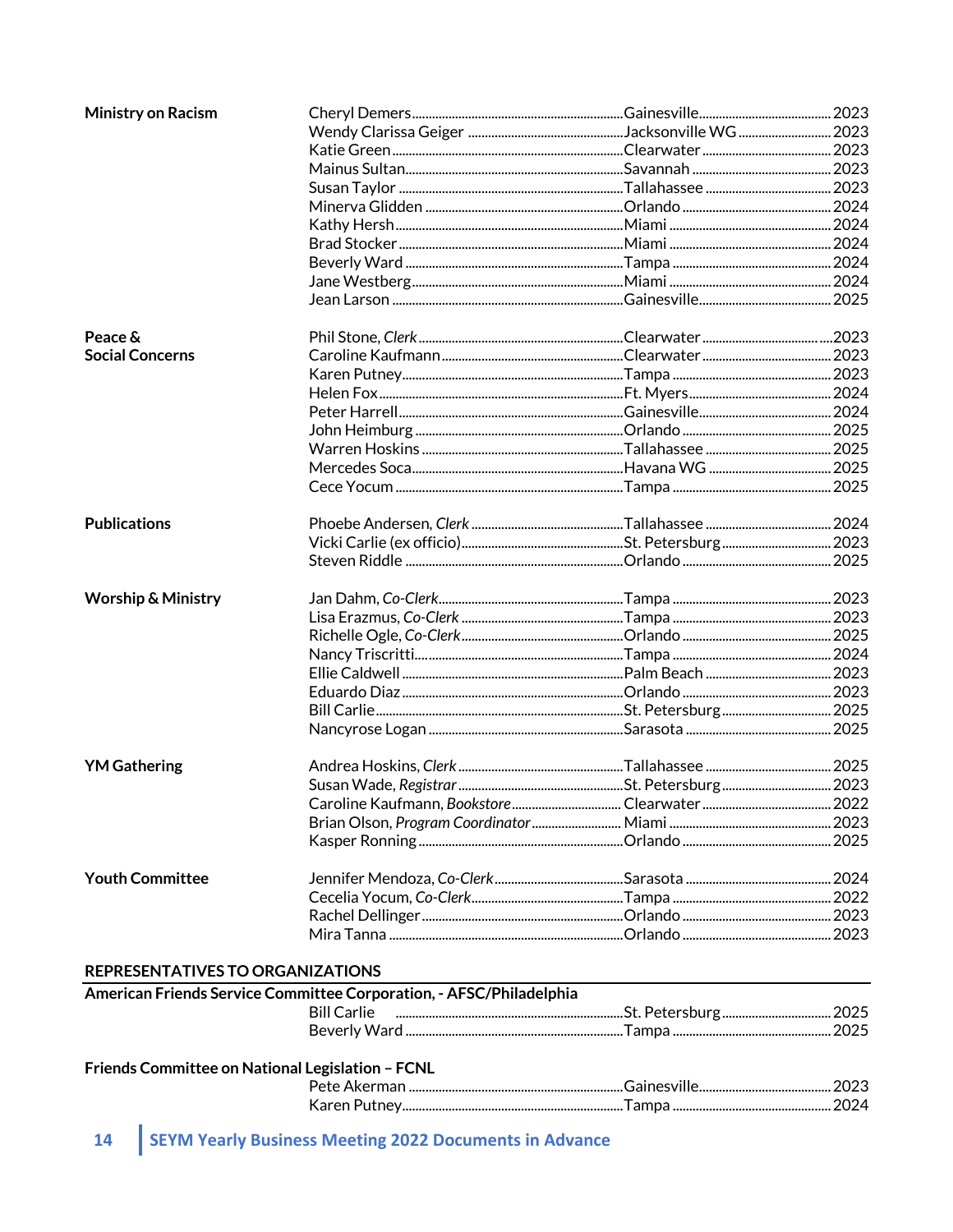| <b>Friends General Conference - FGC Central Committee</b>                           |                                                      |  |
|-------------------------------------------------------------------------------------|------------------------------------------------------|--|
|                                                                                     | <b>Under Discernment</b><br><b>Under Discernment</b> |  |
| Friends World Committee for Consultation - FWCC                                     |                                                      |  |
|                                                                                     |                                                      |  |
|                                                                                     |                                                      |  |
|                                                                                     |                                                      |  |
| <b>Friends Peace Teams</b>                                                          |                                                      |  |
|                                                                                     |                                                      |  |
| <b>Florida Council of Churches</b>                                                  |                                                      |  |
| Friends for Lesbian, Gay, Bisexual, Transgender & Queer<br><b>Concerns - FLGBTQ</b> |                                                      |  |
| <b>Palmetto Friends Gathering</b>                                                   |                                                      |  |
|                                                                                     |                                                      |  |
| <b>Quaker Earthcare Witness</b>                                                     |                                                      |  |
|                                                                                     |                                                      |  |
| <b>Quaker House (Fayetteville)</b>                                                  |                                                      |  |
| <b>Quaker United Nations Office</b><br>- QUNO                                       |                                                      |  |
| APPOINTED OBSERVERS TO ORGANIZATIONS                                                |                                                      |  |
| FUM General Board Observer Under Discernment                                        |                                                      |  |
|                                                                                     |                                                      |  |
| NOMINATING COMMITTEE                                                                |                                                      |  |
|                                                                                     |                                                      |  |
|                                                                                     |                                                      |  |
|                                                                                     |                                                      |  |
|                                                                                     |                                                      |  |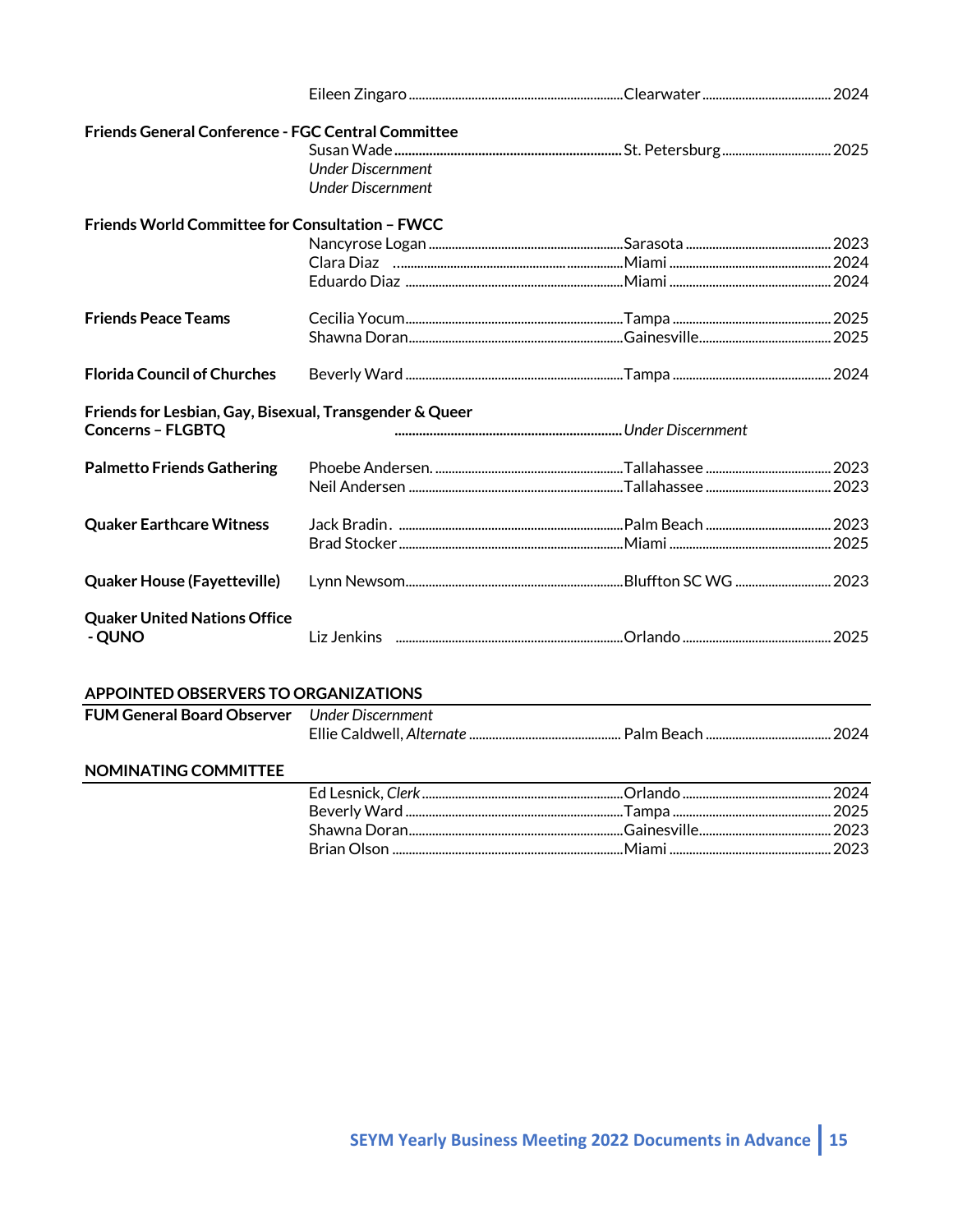# Youth and Young Adult Coordinator Report

Southeastern Yearly Meeting Gathering 2022 Gathering 13 to 17 Fourth Month 2022

Since Winter Interim Business Meeting 2022, my work as Youth and Young Adult Coordinator work has focused primarily on child safety and on preparation for the yearly meeting Gathering. Looking forward, work between now the end of my term in August will focus on leading two final events, completing revision of the Child Abuse Prevention Program manual, and facilitating a smooth transition.

### Child Safety

Work continues on a major revision of SEYM's Child Abuse Prevention Program manual, which has not been substantially updated since 2011. The current revision aims to update, streamline, and reorganize the material, in order to make it more user-friendly for volunteers. We're looking closely at what has been working and not working in our current processes, where we have been adhering to our stated practices and where we have not, and any changes necessary to bring our policy up to date with current best practices in the field. I hope to complete a draft, with support from the CAPP Manual Review Committee, by the time I finish my SEYM work in August.

Another component of my child safety related work over the past few months has involved sharing SEYM's recent experience of responding to abuse in the March issue of Friends Journal, "Safety in Meetings." I encourage Friends to read the entire issue: it is an extremely important one, addressing many different aspects of safety in community, including harassment, abuse prevention and response, basics of effective child safety policies, and a fascinating interview on safety practices in Britain Yearly Meeting. Both our Walton Lecturers, and another SEYMer, are featured. I have been participating in conversation and panel discussions in connection with the Friends Journal issue, learning from what other Friends are doing around the globe, and sharing what I've been learning with other SEYM Friends, including the ad hoc CAPP Manual Review and Crisis Response Policy and Practice committees.

The ad hoc Crisis Response Policy and Practice Committee began meeting immediately after appointment at Winter Interim Business Meeting. Cheryl Demers-Holton and I are co-clerking the committee, and will be bringing our first report alongside this one in the Documents in Advance.

### SEYM Gathering

Work on SEYM Gathering planning has included lots of collaboration with Youth Committee on the youth program schedule and activities, conducting a site visit at Warren Willis with Administrative Secretary Susan Wade, collaboration with Gathering Committee on various aspects of program planning and registration, and coordination with Walton Lecturers Windy Cooler (making sure younger Friends were included in the interview process) and Melinda Wenner-Bradley (scheduling time for her to spend with youth at the Gathering, and collaborating on the Intergenerational Community Night). CAPP Coordinator Cheryl Demers-Holton and I are excited about offering our new Child Safety Training at SEYM Gathering, during a designated workshop time slot in which that is the only activity. We hope everyone attending the Gathering will come learn more about how to make our community a safe and supportive space for young people. In addition, I'll be working directly with youth, offering an intergenerational workshop exploring our different experiences and perceptions of each other based on age, and supporting Young Adult Quakers (YAQs) to gather for connection, fun, and discernment together on Friday evening.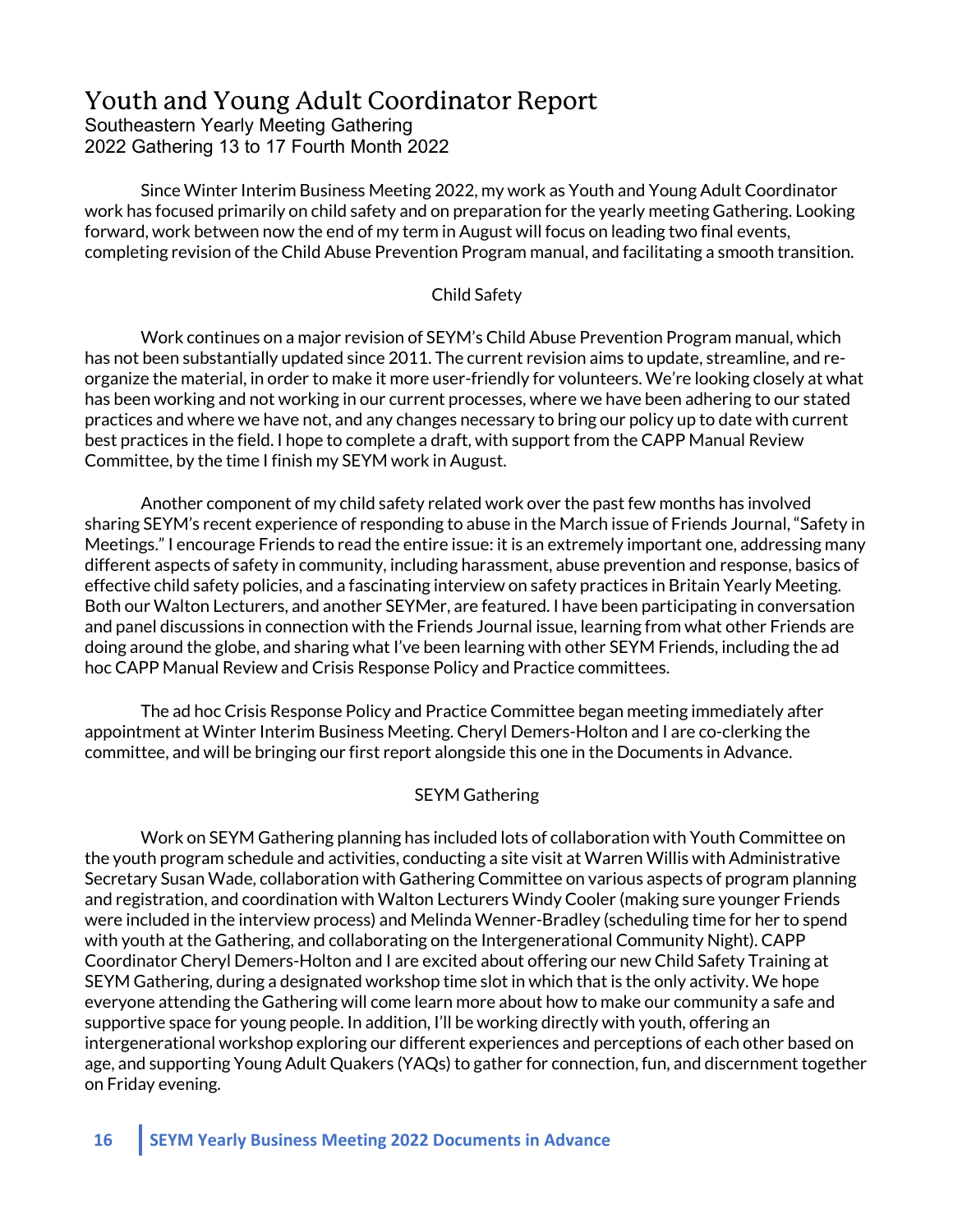### Moving Forward

Between SEYM Gathering in April, and the end of my time in the Youth and Young Adult Coordinator position in August, I will be running two more events: a retreat for young adults, to be held in St. Petersburg in early June, and a Youth and Families Retreat in late July at Camp Chowenwaw, just south of Jacksonville. Flyers for those events will be available both digitally and in hard copy– please share them with anyone in your meeting who might be interested! These events have been very valuable to the Friends who have attended them in past years, and I'm incredibly grateful that we seem to be at a stage in the pandemic, and have been able to secure sites with enough privacy and outdoor space, to have a reasonable expectation that they will be able to move forward as in-person events. (Feel free to join me in knocking on any nearby wood.)

I am also considering how I might be a resource for younger Friends and families attending the Friends General Conference Gathering in Radford, Virginia this year.

I am grateful to Youth Committee for bringing forward a proposal for the support of youth, young adults, and families after I leave the YYAC position, and excited about the possibility of continuing some aspects of the work as a contractor, if Youth Committee's proposal is approved. Once SEYM as a body approves a way forward, I hope to spend a significant part of my last few months sharing knowledge, training, and information with the Friends who will be carrying forward different parts of the work.

I am deeply grateful for the opportunity to work with SEYM's amazing youth, young adults, and families over the past three years. I look forward to continued relationships with SEYM Friends, and hopefully continued work with SEYM youth and young adults, following my August move to Santa Fe, New Mexico!

With love and gratitude,

Kody Hersh Youth and Young Adult Coordinator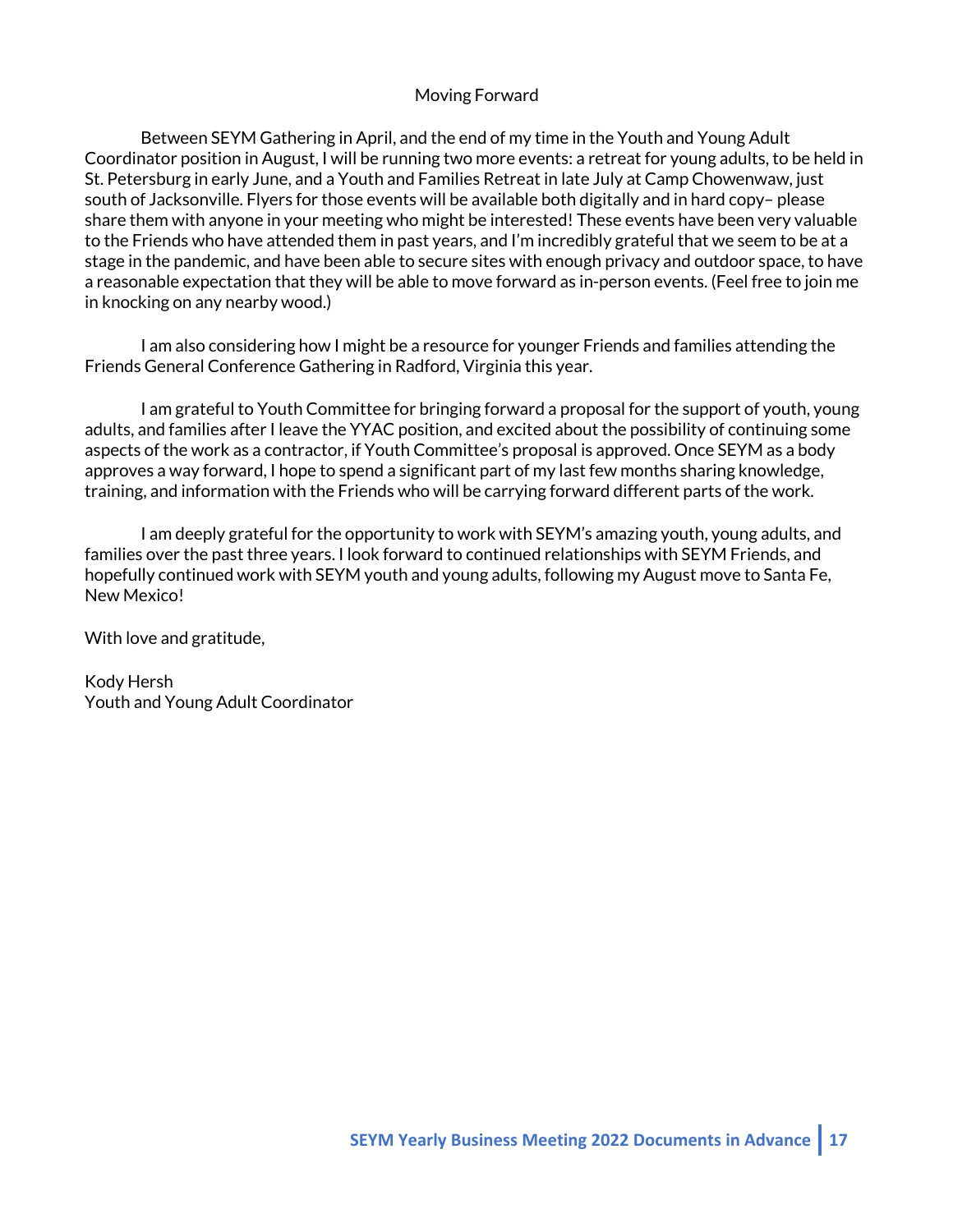# Youth Committee Report Southeastern Yearly Meeting 2022 Gathering 13 to 17 Fourth Month 2022

Dear Friends,

Youth Committee's work over the past few months has focused on SEYM Gathering youth program planning, fundraising, and discernment of next steps for supporting youth, young adults, and families in SEYM.

We are delighted to be gathering in person again for our first SEYM Gathering since 2019, and thank the SEYM Gathering Committee for choosing intergenerational inclusion and community-building as a focus of this event. We've planned a youth program that we hope will revive some beloved traditions, while creating space to try new things. We hope that Friends reading this before registration closes will encourage and support families with children in your meetings to attend!

We have spent time regularly, as a committee, discussing how to raise funds for the Youth and Young Adult Coordinator position and events for youth, families, and young adults. Two members of our committee successfully organized a yard sale at the Orlando meetinghouse to benefit SEYM youth programs. In addition to raising funds, they reported that the yard sale generated new connections with neighbors and provided motivation for meeting members and attenders to get rid of unneeded belongings. Youth Committee encourages, and is available to share our learnings with, any SEYMers who might be interested in trying this in their own meetings!

Young people are central to the SEYM community, to our present as well as our future, and the events and resources we've been able to offer have been making a real difference. We encourage every SEYM Friend to consider how they can support youth in our community: by donating to the Youth fund, taking child safety training, registering with our Child Abuse Prevention Program, joining Youth Committee, and/or encouraging families in your meeting to attend SEYM events.

#### Proposal for Long-Term Youth, Young Adult, and Family Support in SEYM

A major focus for the committee has been long-term support for youth, young adults, and families in SEYM now that our current Youth and Young Adult Coordinator (YYAC), Kody Hersh, is ending his time in the role. The Youth and Young Adult Coordinator position was approved for three years, starting January 1, 2019. It was suspended for several months in 2020-2021 due to the COVID-19 pandemic, then re-started. Kody will end his service as YYAC on August 15, 2022.

SEYM Youth Committee is committed to ensuring continued robust support, and designated events, for youth, young adults, and families. The committee spent time discerning several different possibilities as to what this support might look like: hiring a new person for the YYAC position, returning to our previous all-volunteer model, or combining volunteer efforts with contracted support for specific events. This third option is the path forward that we are proposing to the body of SEYM for consideration.

Releasing a Friend to spend 20-25 hours a week focusing on our youth and young adult programs has dramatically increased our capacity to provide services to youth, young adults, and families. However, it has also stretched our financial and organizational capacity. Youth Committee feels that a "hybrid" model, in which volunteer support for youth and young adult programs is augmented by contract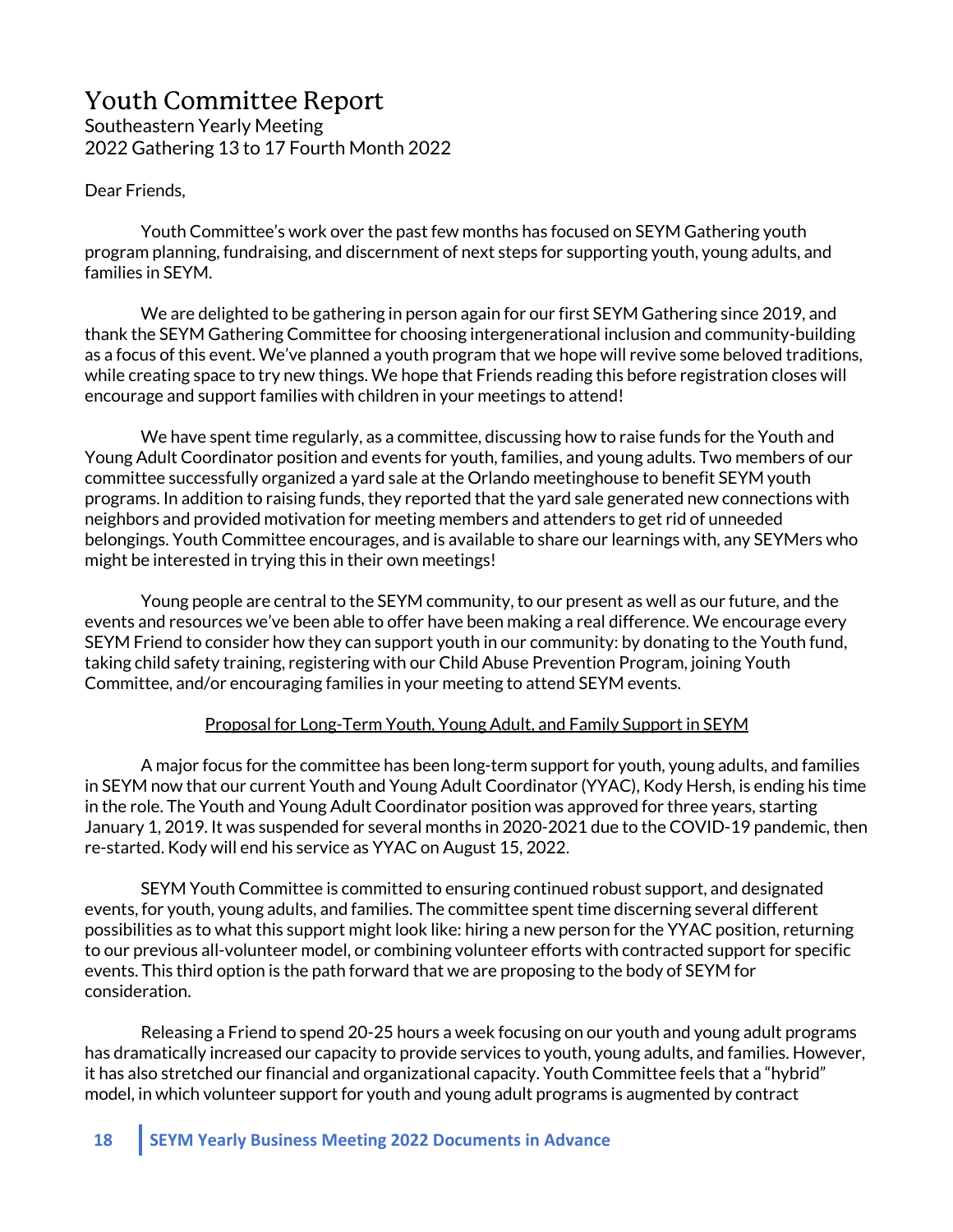positions organizing specific events, would allow us to continue something close to our current level of programming, at a reduced cost to the yearly meeting. In addition, by contracting with different individuals for different types of events or services, we can engage people already within our community, without them needing to have skills in every area of the work, and every age group within the wide range of birth to 35.

The Youth and Young Adult Coordinator and Youth Committee have already identified some Friends who might be interested in, and have the requisite skills for, these roles. Kody would be available to continue in several of these contract roles, providing some program continuity. He will be available to train people for other roles between now and August.

Kody provided the committee with estimated costs for the following roles, based on a \$20/hour rate of pay, and the approximate number of hours that he spent on each type of event. Note that these are the estimated costs of hiring contractors only, not the total budgeted cost for each event.

| Youth and families retreat coordinator           | \$2000-2500/event (annual)                                   |
|--------------------------------------------------|--------------------------------------------------------------|
| Young Adult Quakers retreat coordinator          | \$1500-2000/event (annual)                                   |
| Young Adult Quakers online events<br>coordinator | \$140-160/event (\$560-600 annually for quarterly<br>events) |
| HYM youth and YAQ support                        | \$1300-1500/event (annual)                                   |
| Youth programs support at YM Gathering           | Paid by YM Gathering Committee                               |
| YAQ program support at YM Gathering              | \$200-300                                                    |
| Spiritual nurture/pastoral care provider         | Cost would vary widely depending on model, maybe<br>$$0-500$ |
| Workshop leader                                  | \$75-100/event                                               |

**Based on these estimates, the Youth Committee is requesting a \$7500 annual increase in its budget, to support the following contract roles: Youth and Families Retreat Coordinator, Young Adult Quakers Retreat Coordinator, Young Adult Quakers Online Events Coordinator, and Half Yearly Meeting Youth and Young Adult Support, as well as stipends for online workshop leaders.**

#### Role Details

#### **Youth and Families Retreat Coordinator**

Responsible for coordinating and facilitating an annual retreat for SEYM youth and families. Tasks would include developing an event budget, identifying and reserving a suitable site, recruiting and coordinating a volunteer planning committee (if available), designing and arranging for distribution of event promotional materials, planning activities and meals, purchasing food and other supplies (paid from event budget), coordinating registration, facilitating retreat activities, and reporting back to Youth Committee. Estimated cost: \$2000-2500 annually for 100-125 hrs of organizing and facilitation time, plus airfare as needed.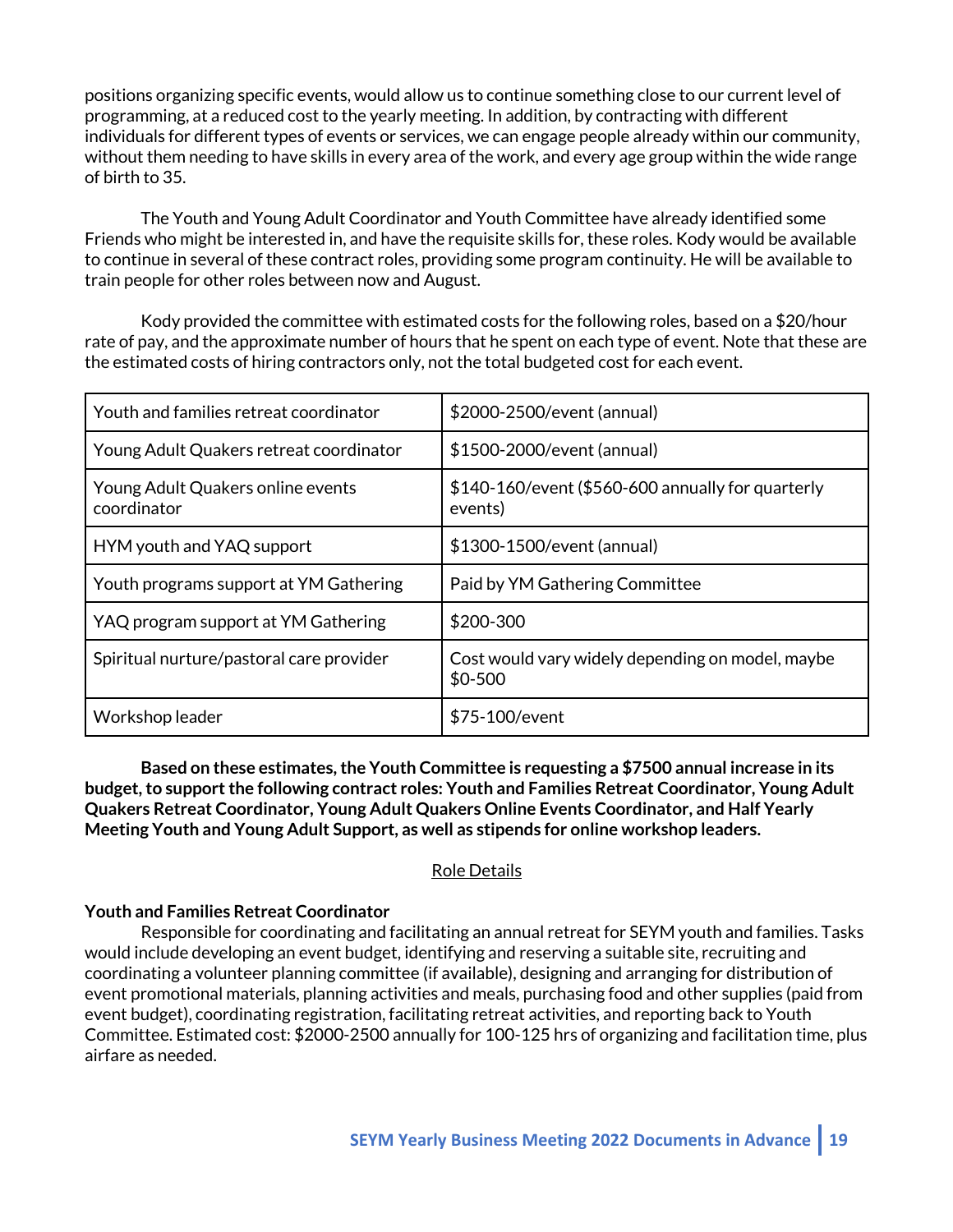### **Young Adult Quakers Retreat Coordinator**

Responsible for coordinating and facilitating an annual retreat for SEYM young adults. Tasks would include developing an event budget, identifying and reserving a suitable site (often a Friends meetinghouse), recruiting and coordinating a volunteer planning committee (if available), designing and arranging for distribution of event promotional materials, planning activities and meals, purchasing food and other supplies (paid from event budget), coordinating registration, facilitating retreat activities, and reporting back to Youth Committee. Estimated cost: \$1500-2000 annually for 75-100 hrs of organizing and facilitation time.

#### **Young Adult Quakers Online Events Coordinator**

Responsible for coordinating and facilitating online events for SEYM young adults, initially about once per quarter. Tasks would include discernment of topics/activities, coordination with workshop leaders or outside facilitators, and promotion and facilitation of the event. Estimated cost: \$140-160 per event for 7-8 hours of organizing and facilitation time. \$560-600 annually if events were offered once per quarter.

#### **Half Yearly Meeting Youth and Young Adult Support**

Works with the Half Yearly Meeting planning committee, and on site at the event, to ensure a welcoming, safe, and enriching environment for youth and young adults. Tasks would include participation in HYM planning committee meetings to advise on youth and young adult inclusion, helping promote HYM to youth, families, and young adults, planning age-specific and intergenerational activities during the weekend, coordinating supplies for those activities, facilitation as needed, being available as a supportive presence for youth, young adults, and families. \$1300-1500 annually for 65-75 hours of planning and on-site time, plus airfare as needed.

#### **Youth Program Support at SEYM Gathering**

Youth programs support position already in place. 1-2 contractors per year receive a stipend, airfare reimbursement, and event fees covered as part of the SEYM Gathering budget.

### **Young Adult Quakers Program Support at SEYM Gathering**

Responsible for planning and facilitating activities for young adults at the SEYM Gathering. \$200- 300 annually for 10-15 hours of planning and facilitation.

#### **Spiritual Nurture/Pastoral Care Provider**

As of March, Youth Committee is still exploring possibilities for spiritual nurture and pastoral care support, likely for young adults and/or parent/guardians. This is not currently included in our budget request.

#### **Workshop Leader**

Budgeting for this role allows us to provide occasional stipends for anyone facilitating a 1-2 hour workshop, usually as part of the YAQ Online Events series, who is providing personal and/or professional expertise and not receiving compensation for their time from another source. For example: one recent YAQ workshop leader is employed by another Quaker organization, and facilitated a workshop for SEYM young adults on work time for her job. She did not receive a stipend from SEYM. Another recent workshop leader is self-employed, and has professional and personal expertise related to the topic they presented. They received a stipend from SEYM. This was worked out with each leader in advance. \$75-100 for planning and facilitating a 1-2 hour workshop.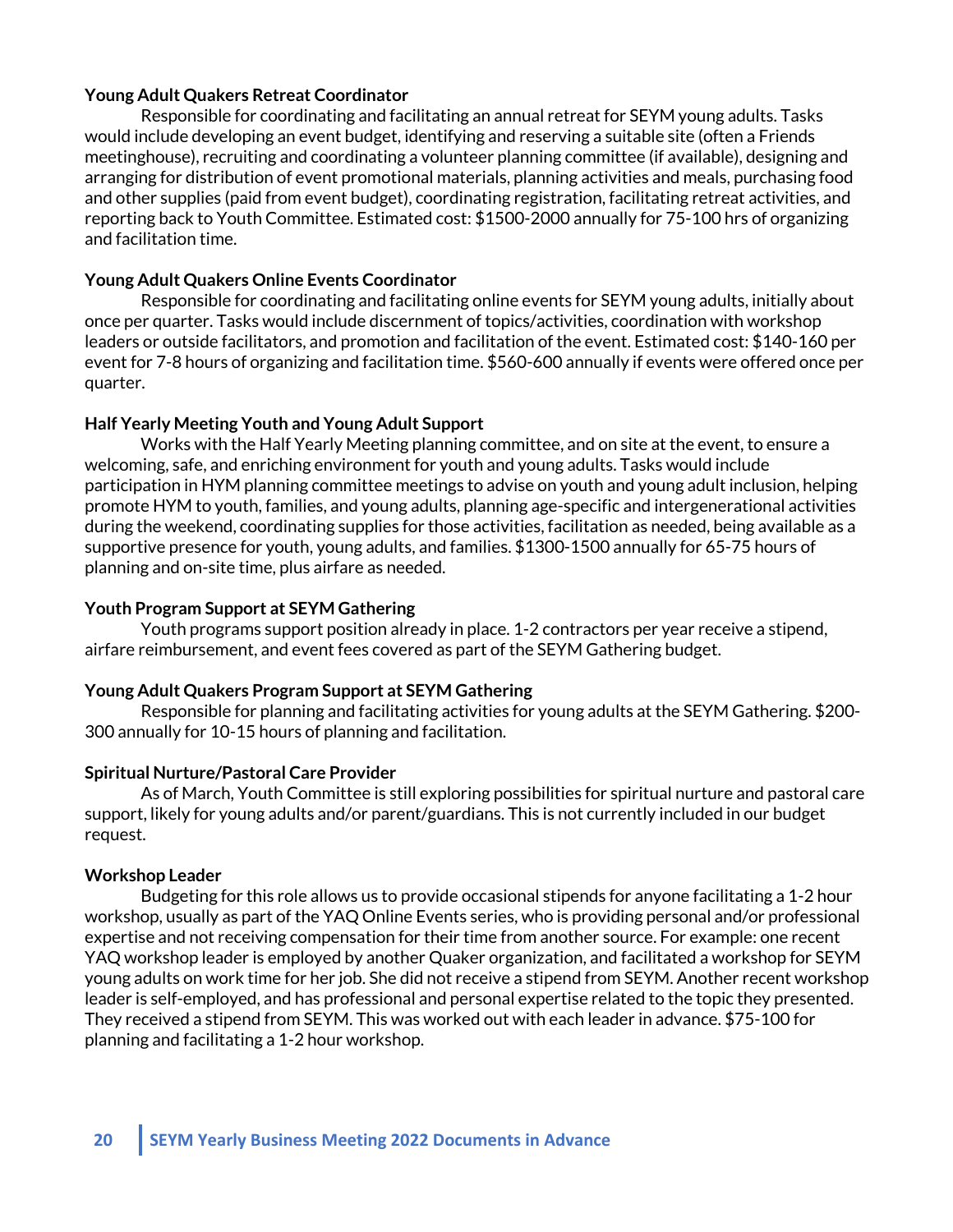### Financial Summary

Since 2019, all events planned by the Youth and Young Adult Coordinator and Youth Committee have been offered on a pay-as-led sliding scale, in order to ensure financial accessibility. The current Youth Committee budget has been adequate to cover any cost of those events that is not covered by participant contributions, as well as other incidental committee expenses. The requested addition of \$7500 to our budget line item would cover the cost of hiring contractors to help Youth Committee continue offering a robust program of events for youth, young adults, and families in SEYM. The breakdown of that \$7500 request is as follows:

| <b>Youth and Families Retreat coordinator</b> | \$2,500.00 |
|-----------------------------------------------|------------|
| Young Adult Quakers Retreat coordinator       | \$2,000.00 |
| Young Adult Quakers Online Events Coordinator | \$600.00   |
| HYM Youth and YAQ support                     | \$1,500.00 |
| YAQ Program Support at YM Gathering           | \$300.00   |
| Workshop leader                               | \$200.00   |
| Airfare                                       | \$400.00   |
|                                               |            |
| Total                                         | \$7,500.   |

Many thanks to all of you for your help discerning this critically important next step.

Finally, as Kody's term as Youth and Young Adult Coordinator draws to a close, we propose the following minute of appreciation for Orlando Friends Meeting, who provided housing and support that enabled the YYAC position to exist:

*Southeastern Yearly Meeting of the Religious Society of Friends wishes to express our gratitude to Friends of Orlando Monthly Meeting for providing housing and other support for SEYM's Youth and Young Adult Coordinator. The meeting's generous sharing of resources made the Youth and Young Adult Coordinator position possible.*

### **SEYM Youth Committee**

Cecilia Yocum (co-clerk), Jennifer Mendoza (co-clerk), Mira Tanna, and Rachel Dellinger With report preparation help from Kody Hersh, Youth and Young Adult Coordinator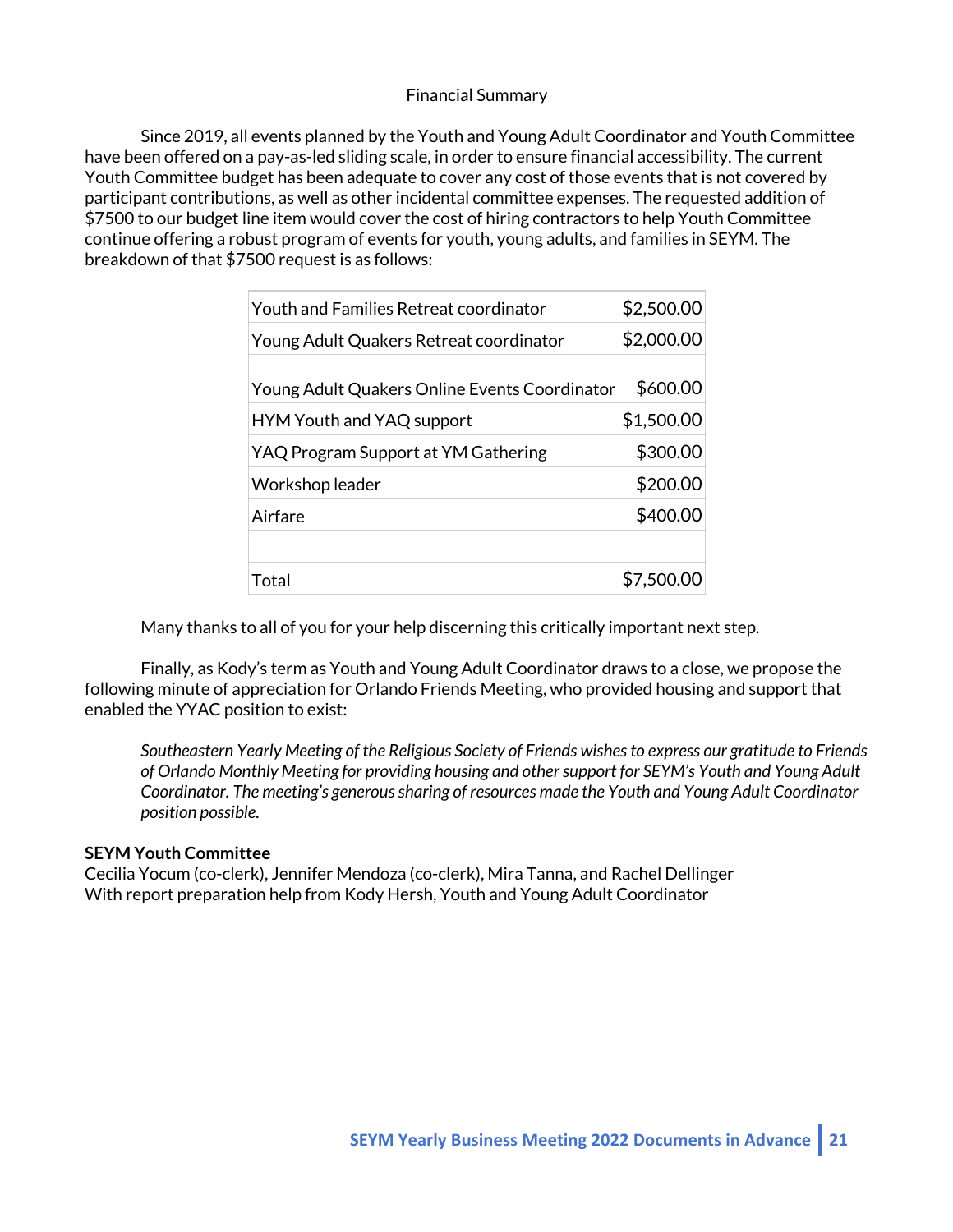# Ad hoc Crisis Response Policy and Practice Committee First Report

Southeastern Yearly Meeting Gathering 2022 Gathering 13 to 17 Fourth Month 2022

The SEYM Ad hoc Crisis Response Policy and Practice Committee was formed at Winter Interim Business Meeting 2022, with four members appointed by SEYM Executive Committee: Bill Carlie (SEYM clerk), Cheryl Demers-Holton (Child Abuse Prevention Program Coordinator, committee co-clerk), Kody Hersh (Youth and Young Adult Coordinator, committee co-clerk), and Laura McGuire (abuse prevention and response professional). Two members of the committee served on the previous Ad hoc Crisis Response Committee, and two new members bring fresh perspectives to our discernment.

We began meeting immediately upon approval to clarify our charge and discern our way forward. In two meetings so far, we have spent time in worship, appointed co-clerks, begun a review of existing harassment and abuse prevention and response policies from within and beyond SEYM, and spent time in discernment of one time-sensitive concern that was referred to our committee, the question of whether to alter or remove any of the materials currently available on the SEYM website which describe our response to the arrest of an SEYM member last year for child sexual abuse.

The committee is in unity on the following recommendation, with regard to those materials: The SEYM Ad hoc Crisis Response Policy and Practice Committee recommends that the materials currently available on the SEYM website, under the "Crisis Response to Abuse" heading, be retained indefinitely in their current form. We have not found a compelling reason to remove or redact any of the documents on our website, which contain factual information within the public record and transparent documentation of SEYM's response, all of which were approved for inclusion on the website by the yearly meeting body as a whole. We believe there are many compelling reasons to keep the documents available, particularly as a resource for other Friends communities that may be grappling with similar issues. Inclusion of names in our materials represents, to us, a commitment to integrity, transparency, and the prevention of future harm without, in our best judgment, causing harm to others or violating any confidentiality commitments.

At the same time, we acknowledge the importance of concerns that have been raised about whether there has been an unintended racist impact from SEYM's actions, and whether our response to the arrest of our member was adequately grounded in a loving, non-punitive vision of justice. We encourage additional conversation about these concerns, urging Friends to recognize the sensitive nature of this topic and conduct our conversations about it in a spirit of love, respect, understanding, and mutual consent, so as to avoid further harm to one another. The committee will consider these concerns as we move forward with the work of developing policies and practices for the future.

*Ad hoc* Crisis Response Policy and Practice Committee Kody Hersh and Cheryl Demers-Holton, co-clerks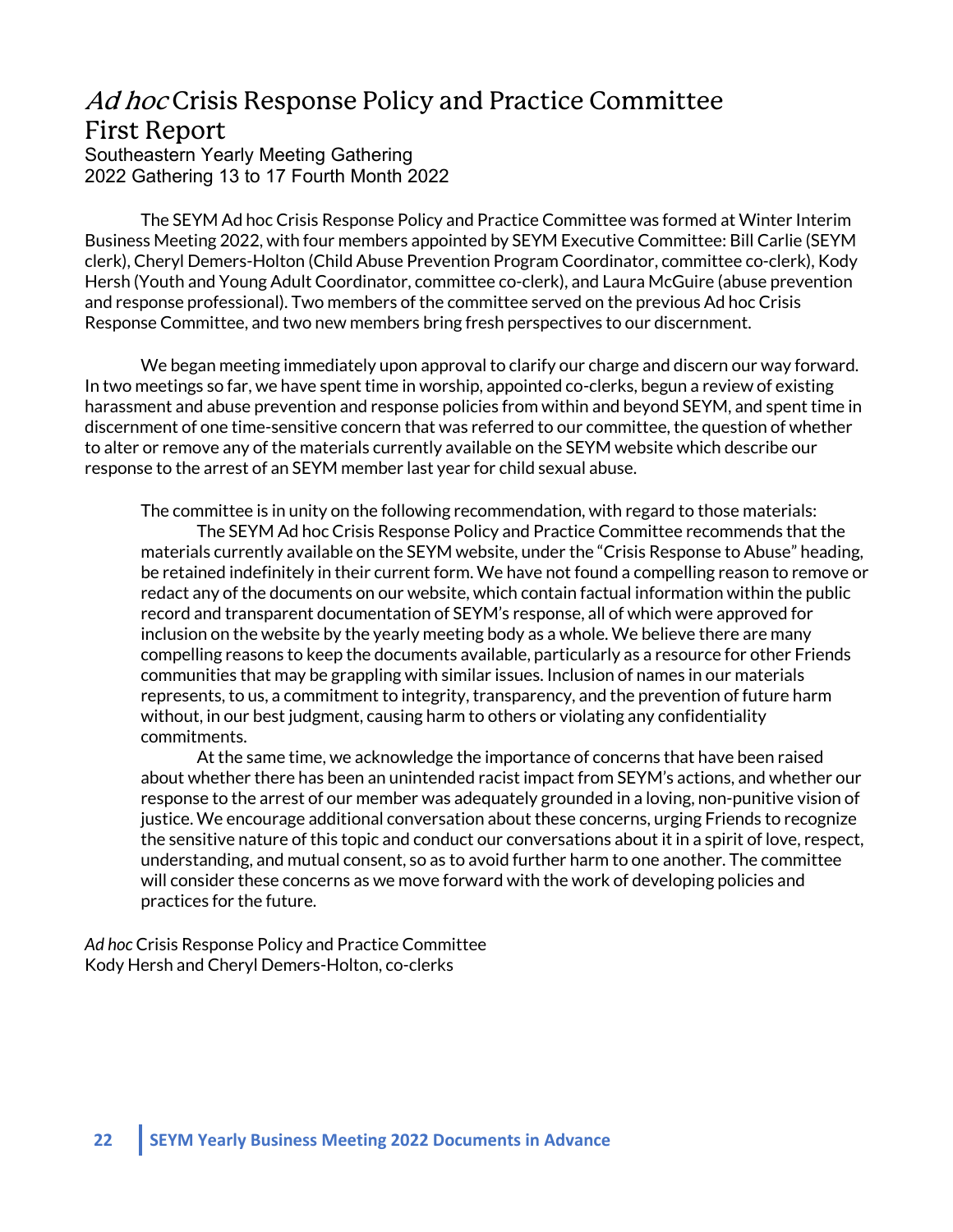# Committee for Ministry on Racism (CMOR) Report

Southeastern Yearly Meeting Gathering 2022 Gathering 13 to 17 Fourth Month 2022

> *"I used to believe that prayer changes things, but now I believe that prayer changes us, and we change things."*

Mother Teresa

*"We urge the Senate to now pass the specific meaningful reforms included in the Justice and Policy Act." (S. 3912)*

*H.R. 40 – "The Path to Restorative Justice. A bill to establish a commission to study and develop reparation proposals for African- Americans."* 

### **(**Both actions urged by **the Friends Committee on National Legislation-FCNL** https://fcnl.org**)**

Loving Greetings to all Friends and Attenders,

The Committee for Ministry on Racism joyfully invites and encourages you to participate in the affinity groups and workshop we will be leading in-person at the SEYM Gathering. These events will not have a virtual component at the request of CMOR because of technical deficiencies of Zoom for a hybrid session that can interfere with group process.

Many Friends have wondered why we offer race-based affinity groups for 1. Black, Indigenous and Other People of Color (BIPOC) and 2. White/ European Descent people challenging racism. An SEYM Black Adult Young Friend recommended that we offer these groups at SEYM events as part of SEYM's efforts to remove White supremacy from within our Yearly Meeting, and we are grateful to him for helping us to experience their value. We realize and lovingly accept that people are in different places regarding their awareness of White supremacy and systemic racism. We compassionately meet each other where we are.

**Each affinity group is a designated non-judgmental "safe space" in which participants can listen to one another without inhibition. Participants can be frank without selfconsciousness and free from concern of what others might think, which often inhibits deep sharing in "mixed" groups.**

Both affinity groups are scheduled for Friday, April 15 from 1:15 - 2:30 PM. CMOR members, Minerva Glidden (Orlando MM) and Beverly Ward (Tampa MM) will lead the BIPOC one: *Come to meet and talk with other BIPOC Friends and attenders. We will create our own agenda, which may include sharing our experiences as Friends.*

CMOR members, Kathy Hersh (DeLand Worship Group) and Susan Taylor (Tallahassee MM) will lead the White/European Descent one: *Our racial justice work is sustained in part by staying connected with others doing this work. Gather with other White (European Descent) Friends and attenders who are addressing racism and Whiteness in our lives and in our Quaker communities.* 

Our actively engaging workshop, **Resisting Racism with Creativity and Preparation: Bridging the Gulf Instead of Widening It,** will be held from 2:45 PM - 4:00 PM on Saturday, April 16.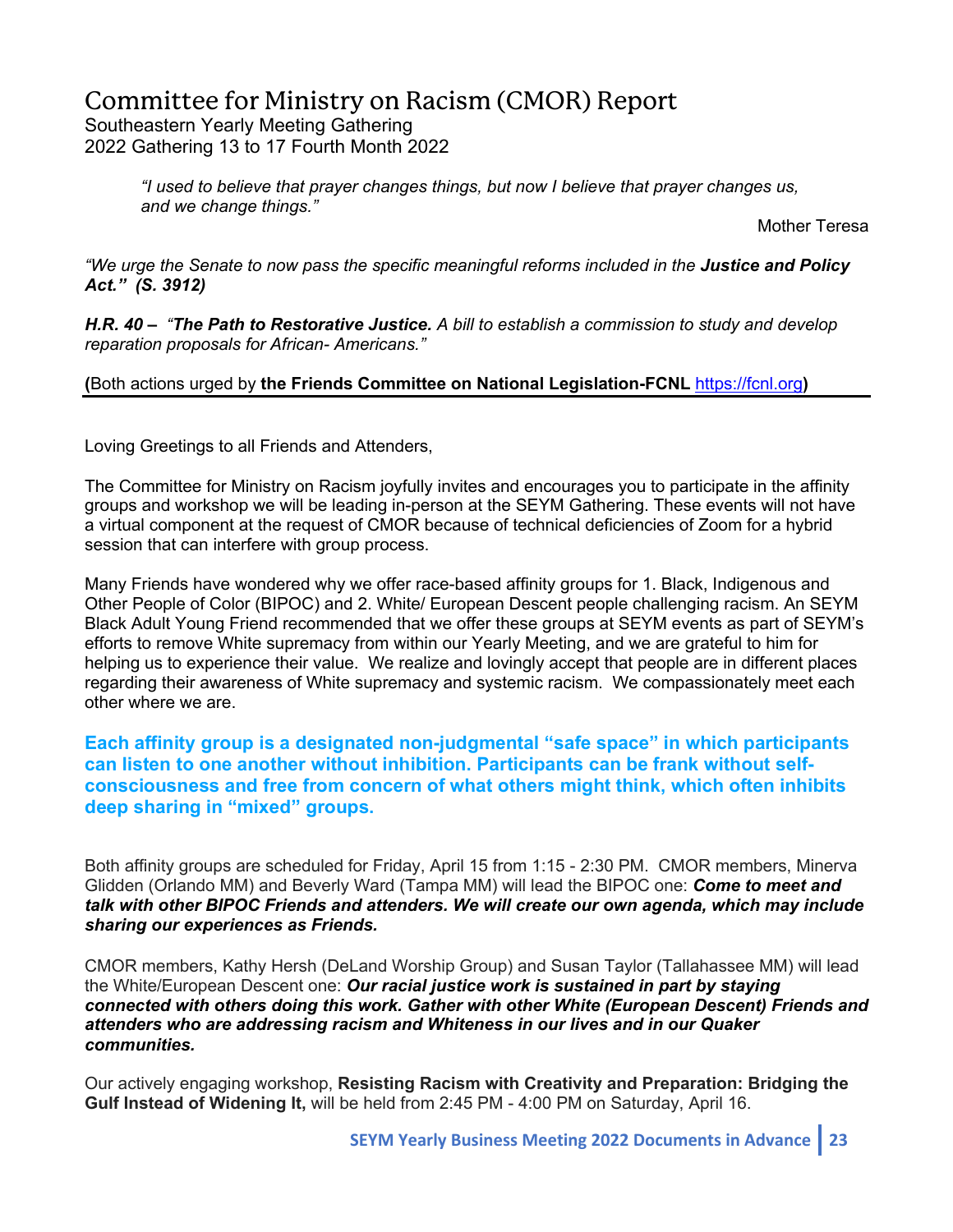We are celebrating the good news that the bill for a Truth and Healing Commission on the Indigenous Boarding Schools now has 52 cosponsors in the House and 22 in the Senate- making progress! And the Violence Against Women Act (which has important provisions for Native women) has been signed by President Biden.

Following this report are books CMOR recommended to be available at the Gathering book table. We don't know at this writing whether they will all be able to be sent. Thank you, Caroline Kaufman (Clearwater MM) for organizing the book table and Friends General Conference (FGC) for sending the books!

# **We also recommend the HBO film: Notes from the Field, a play by Anna Deavere Smith**

"The HBO Film presentation dramatizes accounts of students, parents, teachers and administrators caught in America's school-to-prison pipeline, which pushes underprivileged, minority youth out of the classroom and into incarceration."(https://hbo.com)

Wishing peace to all, Committee for Ministry on Racism

Susan Taylor, Co-clerk. (Tallahassee MM)

Other members: Wendy Clarissa Geiger, Co-clerk (Jacksonville); Minerva Glidden (Orlando MM), Beverly Ward (Tampa MM), Mainus Sultan (Savannah MM), Jean Larson (Gainesville, MM), Jane Westberg (Boulder MM and Miami MM), Cheryl Demers (DeLand WG), Kathy Hersh (DeLand WG), Brad Stocker (Miami MM).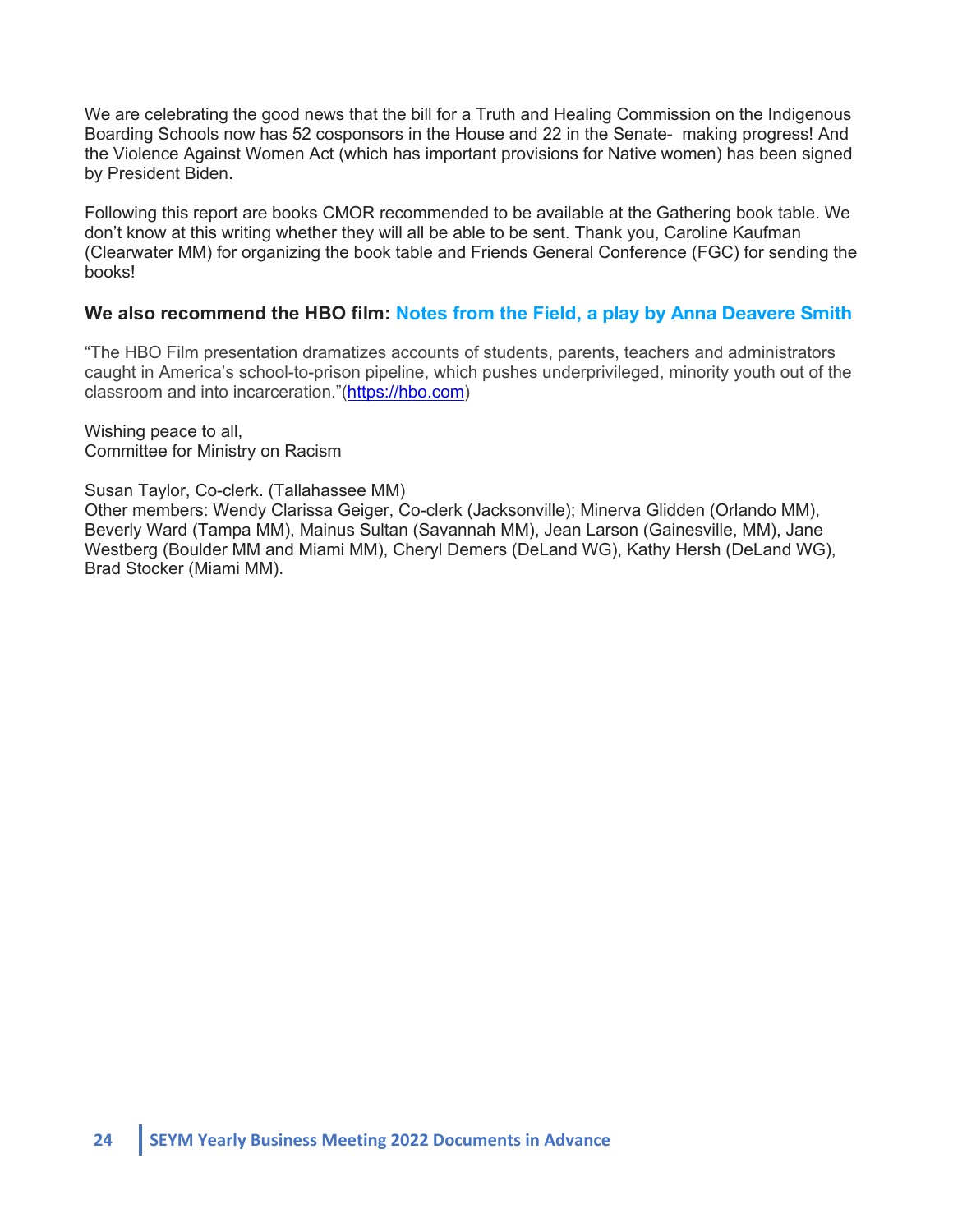# Field Secretary for Earthcare (FSE) Report

Southeastern Yearly Meeting 2022 Gathering, 13 to 17 Fourth Month 2022

### **Overview**

*Provide focus and coordinate efforts on environmental work in the Southeastern Yearly Meeting (SEYM) region.* This is an update on field secretary activities since the written reports submitted forWinter Interim Meeting with a Concern for Business. It also includes planned activities. The majority of activities continue to be carried out online. Please accept my deep gratitude for the kind thoughts, healing energy, and other expressions of love sent as we recovered from the effects of breakthrough COVID.

### **Communication with the Anchoring Committee**

Communication with the FSEAnchoringCommittee members continues to be through email, telephone, or other electronic means.

# **Meeting with Monthly Meetings (MMs),Worship Groups (WGs), and Others**

*Perform visitsto Monthly Meetings and Worship Groups within SEYM to help them discern their leadingsin care of the Earth, and to provide information and coordination among Meetings.*

As a reminder,"Meetings can issue invitations to the [SEYM] administrative secretary, FSE, or the Anchor Committee [for FSE visits]. We will all conference over the invitation and subsequent planning" (Phoebe Andersen, 3Tenth Month 2016). This includes virtual vis- its.

### *Contact Information*

- Email: fsEarthcare@seymquakers.org.
- Facebook: @fsearthcare
- Twitter: @fsearthcare.
- Zoom: https://zoom.us/j/7545638812.
- Skype: phdant
- Telephone number: 813.928.8823.
- Snailmail: P.O. Box 1614, Umatilla, FL 32784 (until further notice).

A Google calendar showing requests for visitation and FSE has been created and shared with theAnchoring Committee and the Co-Clerks of the Earthcare Committee. All prior, for this reporting period, and upcoming visits are shown below. MMs andWGs continue to request visits, particularly in conjunction with retreats and AVP workshops.

Suggested workshop/event topics:

- Angelic Troublemaking: Beyond Bystander Training: explores anti-racism/decolonization work with emphasis on local concerns and means of accompaniment;
- Climate Equity/Climate Justice in Our Community: identifies specific local social justice and equity concerns. Participants identify actions to address concerns;
- Discerning Earthcare Leadings: listening and sharing experiences to reach individual and group decisions on Earthcare actions;
- Earthcare audits: baseline assessment of individual or community activities and discernment;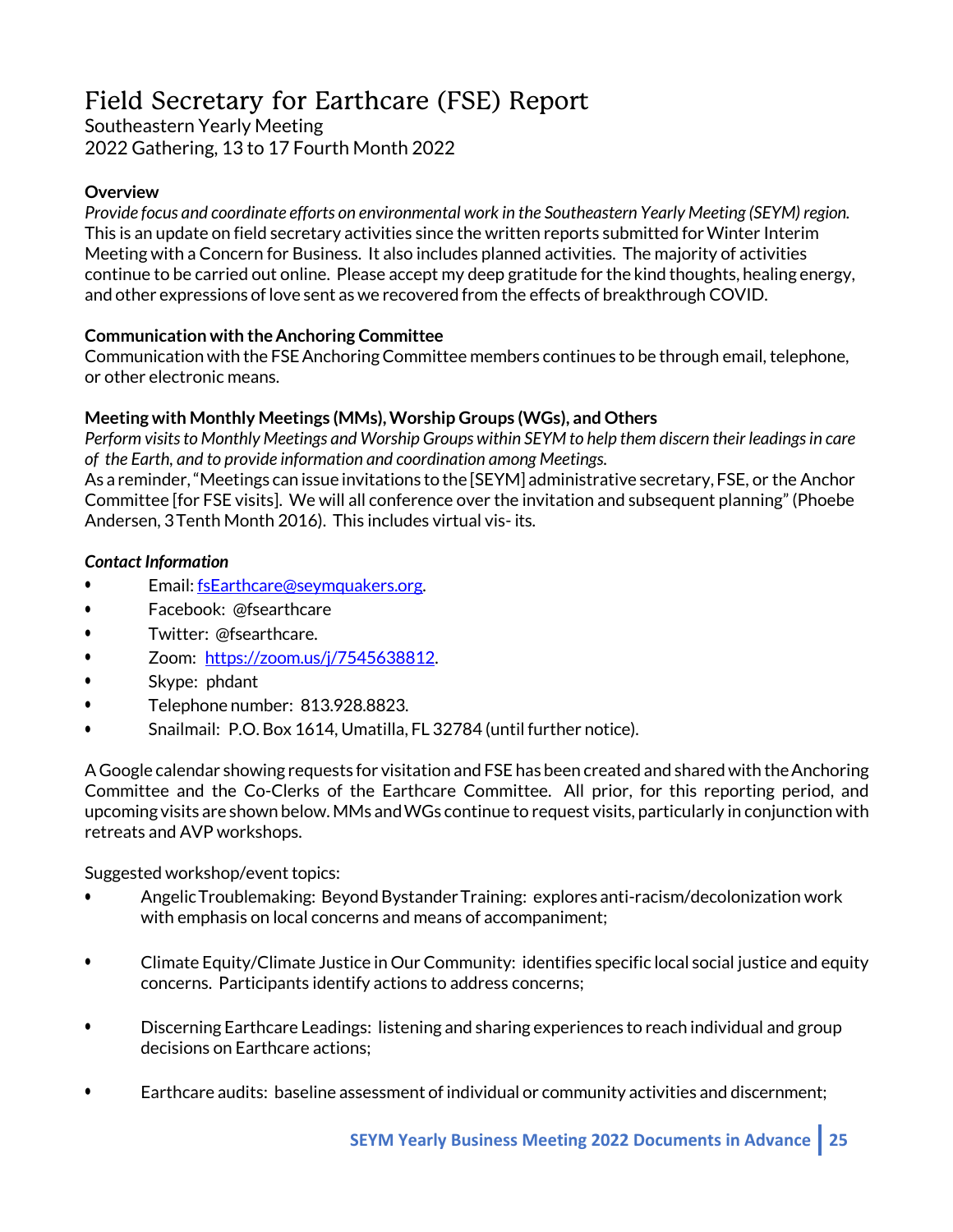- Equalityor Equity? WhatisOurTestimony?: examines Friends' equality testimony, the concepts of equity and justice, and the relationship of these to Earthcare;
- Permaculture is Not JustAgriculture: introduces permaculture design and domains and ways to bring these practices into Earthcare;
- Project Drawdown, Introduction and more: presents information on actions that "drawdown" carbon emissions and ways to promote drawdown choices as individuals and communities;
- Quakers and Climate Collapse: shares and builds on aWoodbrooke course led by Jackie Carpenter from 2021 Fifth Month (May), including review of the latest science, worship sharing, and discernment;
- RacialWealth Gap Simulation: an exercise that helps "…people understand the connections among racial equity, hunger, poverty, and wealth";
- Transportation, migration, and climate: explores access and mobility issues from the local to global perspective and the impacts of climate change;
- Underwater HomeownersAssociation: shares local actions that can be undertaken by communities experiencing sea level rise;
- Water: Sea Level Rise, Flooding, andWater Quality explores local, national, and global water issues;
- Waterline Communities: Displacement and Gentrification and Why Quakers Should Care drills down to the county or community level on the impacts of dis- placement; and
- Kody Hersh and I also plan and work together.

### *Lake Wales Worship Group, to be scheduled St.AugustineWorshipGroup,to be scheduled*

### *Tampa Monthly Meeting, to be scheduled*

I continue to worship virtually with various Meetings andWorship Groups,the SEYM, and other Quaker groups.

### **Interactions or Collaborations between and among other SEYM committees**

*These interactions between and among SEYM committees help to facilitate communication and collaboration of our regional concerns with national organizations and to be a Quaker Presence at specific events.*

- The Committee for Ministry on Racism (CMOR): I continue to serve as a member of CMOR and provide support, especially in identifying resources and preparing for the Gathering workshop. (See also the notes on Quakers Uprooting Racism, below.);
- Earthcare Committee: I continue to work closely with the Committee on an individual or small group basis. Much ofthe work during the interim has been preparation for the 2022 SEYM Gathering;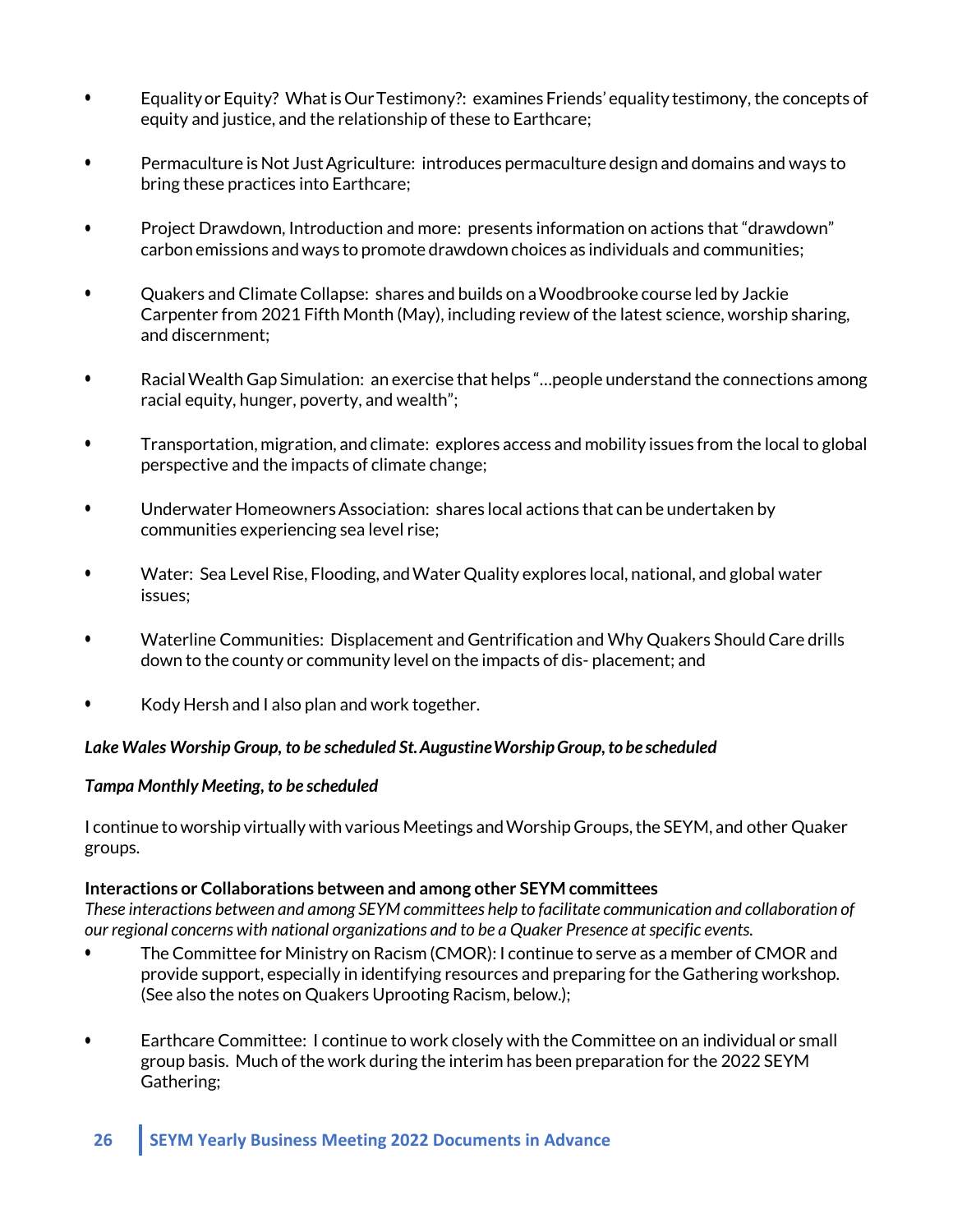- Florida Council of Churches (FCC): Work the with Florida Council of Churches has been supportive of the efforts of the executive director, Russell Meyer, and others during the Florida Legislative session;
- Peace and SocialConcerns: some contact has continued with the SEYM Peace and Social Concerns Committee and Monthly Meetings Peace and Social Concerns Committees;
- Quaker United Nations Office (QUNO),AFSC:Kathy Hersh and I share an SEYM appointment to AFSC. More information about QUNO and AFSC is detailed be-low:
- Right Sharing of World Resources: I continue to share information through the- QEWUnited NationsWorking Group,AFSC, and Quaker United NationsCommit- tee.
- Youth Committee: I continue to work with the Youth Committee.

### *TheWider QuakerWorld, Interfaith Groups, Other Environmental Organizations*

*To communicate and collaborate our regional concerns with national organizationsincluding Quaker Earthcare Wit- ness (QEW), Earth Quaker Action Team (EQAT), Friends Committee on National Legislation (FCNL), and Friends General Conference (FGC). To be a Quaker Presence at specific events, including those arranged by others.*

In the wider Quaker World, interfaith groups, and other environmental organizations, I have listed existing memberships, partnerships, or collaborations that have been a part of the outreach effort. These include, but are not limited to:

- Alternatives to Violence Project (AVP): The Florida AVP facilitators continue to hold monthly virtual meetings;
- American Friends Service Committee (AFSC): I continue to serve as a corporate member ofAFSC and as part of that work am a member of the Quaker United Nations Committee (QUNC). I also am part of AFSC's Third World Coalition. I and a number of Corporation members, staff, and others Friends have expressed concern with the manner in which the AFSC leadership team has been implementing its strategic plan.

AFSC Corporation meeting will be virtual gathering, 3 through 7 Fourth Month (April). In addition to workshops on key peace and justice issues,Winona LaDuke will provide a keynote address. Registration is open to everyone, https://www.afsc.org/corporation2022;

- Iwill participate virtually inQUNC's hybrid annual meeting 16-19Third Month (March). Key topics will be implementation of QUNO's strategic plan and the 75th anniversary.
- I continue participate in the Quakers Uprooting Racism (QUR) community of practice, which is a valuable resource for personal growth and development and provides materials to share.
- Decolonizing Quakers, https://www.decolonizingquakers.org/: The first affinity group meeting for indigenous Friends was held during Second Month (February) 2022 and evolved into a second gathering. I will be working to develop an African-American/Black affinity group gathering for Friends later this year;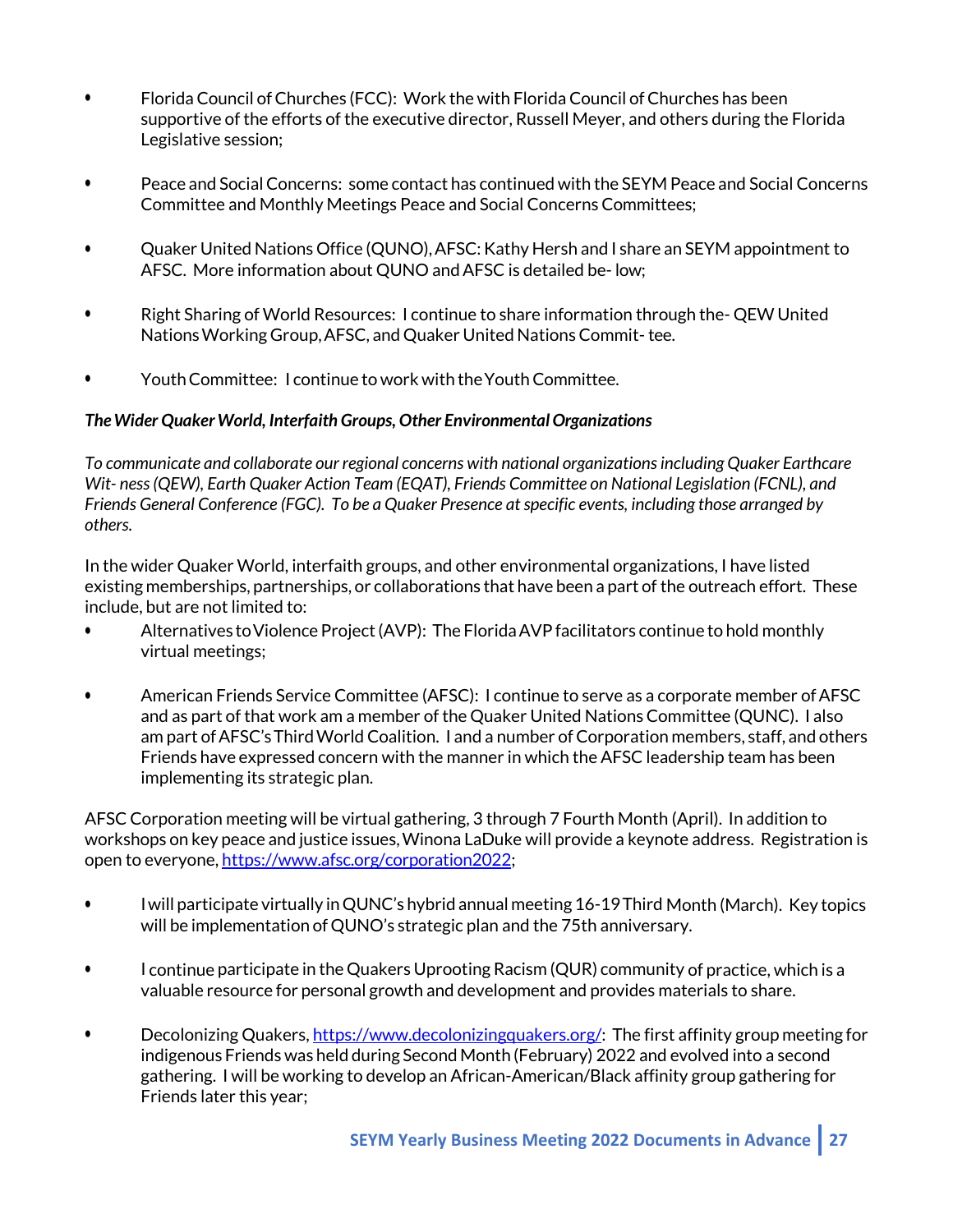- Florida Interfaith Climate Actions Network (FL-iCAN): Jan Booher continues to work with the Florida Disaster Resilience Initiative, (https://resiliencesystem.org/ dashboards/florida-disasterresilience-initiative/) and share health and environmental information, including COVID-19.
- Friends Committee on National Legislation (FCNL): Brad Stocker and I continue to share a slot as representatives to FCNL for QEW. This includes participation in now twice monthly telephone conference calls with FCNL staff, Clarence Edwards and Rosalie Ruetz. To register for Call to Climate Conscience, follow this link, https://www.fcnl.org/event/call-conscience/search/. Friends also may be interested in "Inside the Greenhouse", a monthly update on FCNL's environmental advocacy and the emerging climate issues. See, https://www.fcnl.org/email/greenhouse.
- Friends GeneralConference: I continue to work with FGC, particularly with the Fellowship of Friends of Color and Quakers Uprooting Racism.
- Friends Peace Teams (FPT): I continue to work with members of FPT linking FPT to QEW UN Working Group andTowards Right Relationship/Decolonizing Quakers;
- Friends United Meeting (FUM): I continue to work with Jim Kessler, Grinnell Friends Church, through Quaker Earthcare Witness;
- Friends World Committee for Consultation (FWCC): I continue to work to strength- en links to FWCC through QEW, FGC, and AFSC;
- National Academies of Sciences, Transportation Research Board (TRB), Equity in Transportation and the Women's Issues in Transportation Committees. Following the Conference on Advancing Equity inTransportation, I made a presentation to the TRB executive committee and to the research team of the U.S. Department on Transportation (USDOT) on the findings from the conference.
- The PachamamaAlliance: I continue to work with members through the FL-iCAN network;
- QEW: I was unable to a co-clerk the steering committee meeting during First Month 2022, however we are preparing for the biannual meeting during Fourth Month (April). Through QEW Presents!, an online offering of workshops, I am pre- paring to work with
	- o Durham Friends in Durham, NC, 15 Sixth (June) Month.
- Tri-City NAACP Branch: I continue with the Environmental and Climate Justice Committee. I facilitated a second panel of elected officials on sustainable growth on 6 Second Month.
	- o I have been asked to lead the keynote discussion,"Centering Environmental Justice in Lake County's ConservationWork", atthe Lake County Conservation Symposium, 30 Fourth Month (April), Trout Lake Nature Center, Eustis, FL. (See the attached flyer.)
- University of South Florida, Institute on Black Life (IBL), Advisory Committee and the Patel College of Global Sustainability (PCGS): I continue to work with the University and am planning for the 2022Weather, Climate, and Science National Science Foundation Research Experience for Undergraduates this summer. My col- leagues and I have a upcoming publication,"Exploring the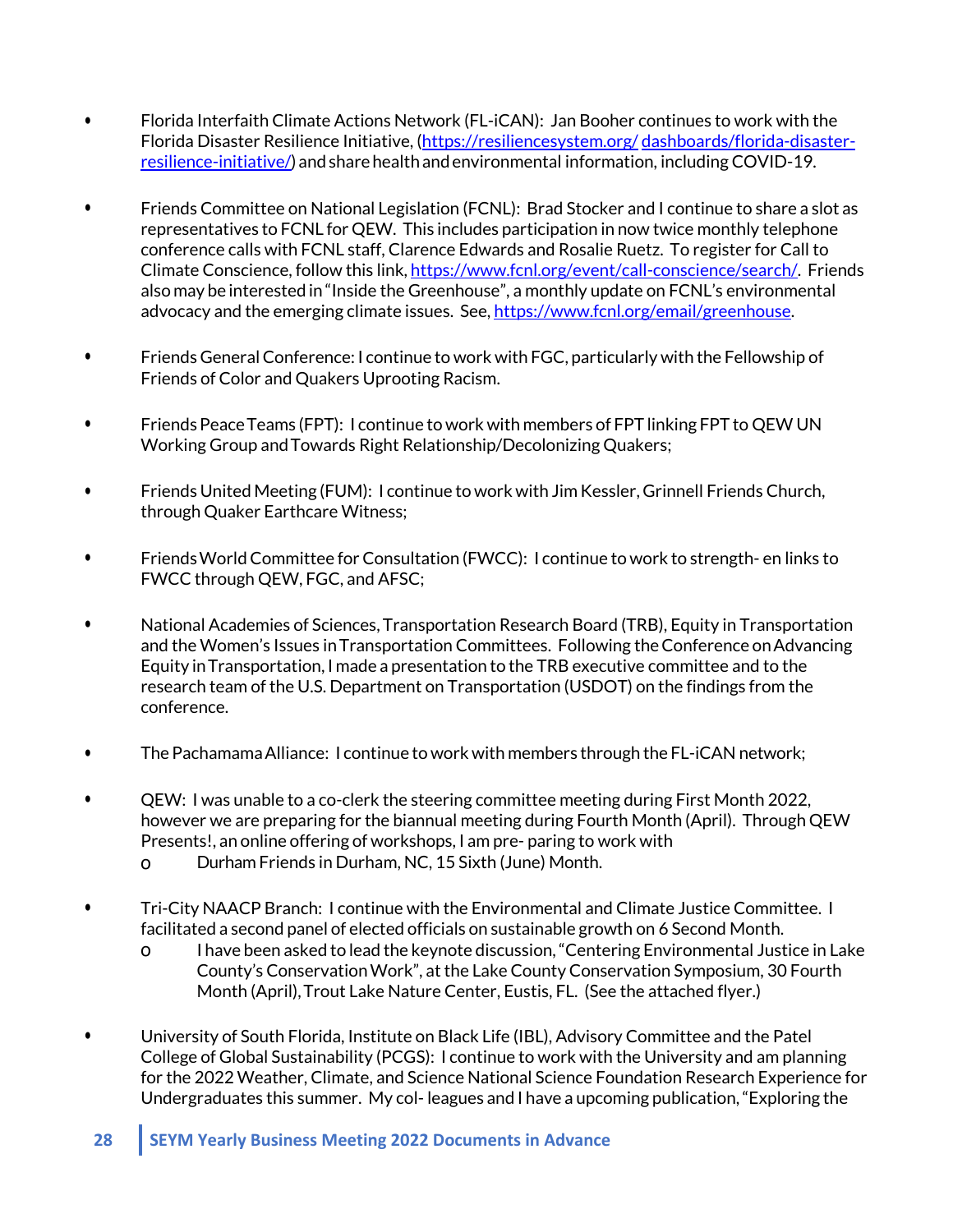Role of Social Networks in Hurricane Preparedness Planning: A Study of Public Housing Residents" in the book *Hurricane Risk in a Changing Climate.*

#### *Social Media*

I continue to blog through "eField Notes" on the SEYM website, http://seymquakers.org/faith-inaction/field-secretary-for-earthcare/. I also share short pieces on activities, with SEYM Monthly Meetings, Working Groups, the wider Quaker world and others. Please send suggestions for topics, research, etc. Thank you for your faithfulness and love.

May we all be safe. May we all be healthy. May we all know joy. May we all know happiness. May we all live lives of wellbeing.

Love and Peace, Beverly G. Ward